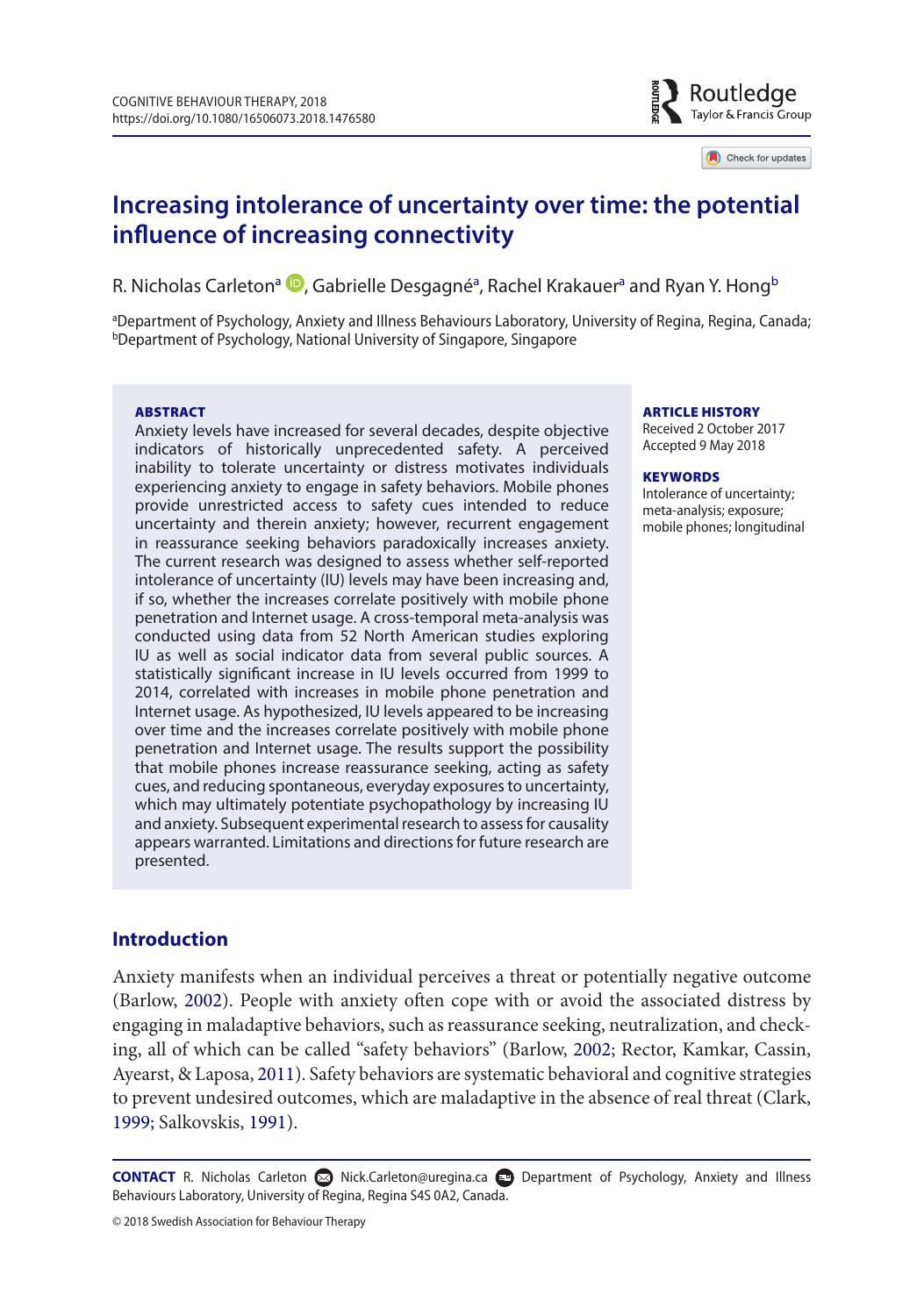#### 2  $\left(\frac{1}{2}\right)$  R. N. CARLETON ET AL.

Reassurance seeking is a common safety behavior observed in persons experiencing difficulties with anxiety (Borkovec, Alcaine, & Behar, 2004; Helbig-Lang & Petermann, 2010). Reassurance can provide temporary reductions in doubt and distress, but negative reinforcement increases the likelihood an individual will continue to engage in reassurance seeking (Salkovskis, Thorpe, Wahl, Wroe, & Forrester, 2003; Tang et al., 2007). Accordingly, reassurance seeking can become habitual and act as a maintaining factor in pathological anxiety (Abramowitz, Schwartz, & Whiteside, 2002; Parrish & Radomsky, 2010).

In reducing doubt and therein distress, reassurance necessarily reduces the perception or aversiveness of uncertainty (Krohne, 1993; Rector et al., 2011) by increasing perceptions of certainty (Carleton, 2012). People experiencing difficulties with anxiety can struggle to accept outcomes that lack complete certainty (Carleton, 2012), particularly for outcomes associated with highly valued areas of life (e.g. knowing if a family member is safe; Carleton, 2016b). Paradoxically, an increase in safety behaviors, such as checking intended to reduce distress, can lead to heightened perceptions of uncertainty and anxiety (Helbig-Lang & Petermann, 2010). For example, engaging in safety behaviors was associated with worsening contamination concerns similar to those of obsessive-compulsive disorder (OCD; Deacon & Maack, 2008), increases in social anxiety (McManus, Sacadura, & Clark, 2008), and increases in health anxiety following recurrent medical information seeking online (Norr, Albanese, Oglesby, Allan, & Schmidt, 2015). Successful treatment of anxiety-related disorders in which reassurance reinforces maladaptive behaviors (e.g. OCD) focuses on resisting safety behaviors (Abramowitz, 2006). People engage with their anxiety-related fears, without using their safety behaviors, so they can disconfirm their own beliefs about the perceived benefits of the behaviors (Salkovskis, 1991). During treatment for specific phobia, the perceived availability of, or access to, safety cues serves as a greater impediment to fear reduction than actual use of safety cues (Powers, Smits, & Telch, 2004). In other words, when safety cues are always available, anxiety worsens and learning imperative for tolerating fear and distress tolerance is hindered.

Reassurance seeking has been related to underlying worry about uncertain events or outcomes, as well as perceptions that the distress will overwhelm individual coping capacities (Rector et al., 2011). Intolerance of uncertainty (IU) is a trait-like construct with a role in the development and maintenance of worry (Carleton, 2012; Freeston, Rhéaume, Letarte, Dugas, & Ladouceur, 1994). IU is defined as "an individual's dispositional incapacity to endure the aversive response triggered by the perceived absence of salient, key, or sufficient information, and sustained by the associated perception of uncertainty" (Carleton, 2016b, p. 31). Like worry, IU has been associated with the onset and maintenance of anxiety (Boswell et al., 2013; Carleton, 2016b) and there is growing evidence implicating IU as a key causal factor for pathology (e.g. Mahoney & McEvoy, 2012; McEvoy & Erceg-Hurn, 2016; McEvoy & Mahoney, 2012). People with higher IU are more likely to attempt to reduce their anxiety by engaging in reassurance seeking by acquiring additional information (Rosen, Knäuper, & Sammut, 2007); moreover, IU appears broadly transdiagnostic (Carleton, 2016b), normally distributed throughout clinical and non-clinical portions of the population (Carleton et al., 2012), and fundamental to human experiences (Carleton, 2016a).

Contemporary mobile phones can be safety cues that offer users immediate perceptions of certainty, gratification, and even anxiety relief (Hirschman, 1992; Roberts & Pirog, 2013). Mobile phones offer immediate access to emergency services, attachment figures,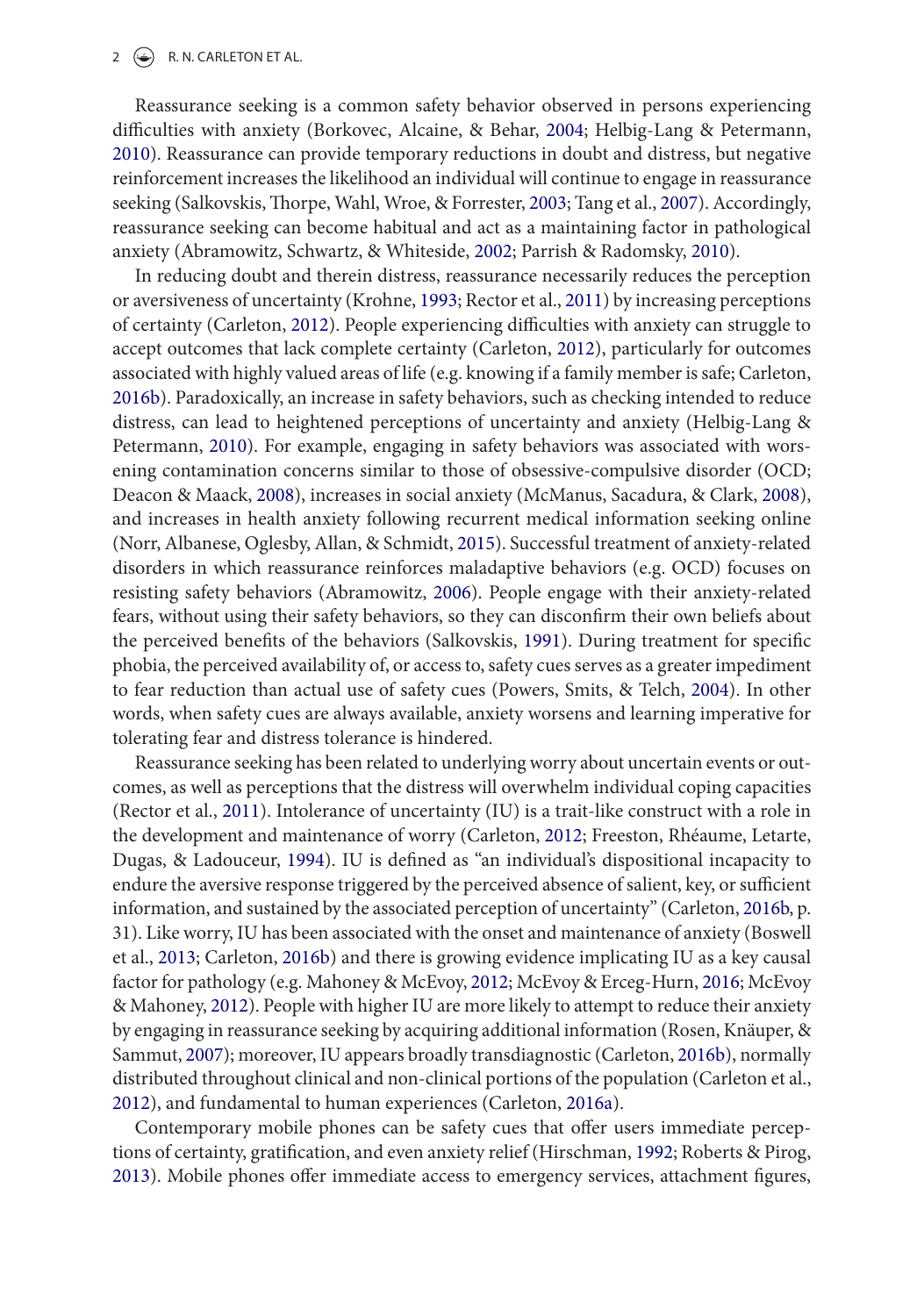and sources of information (Katz & Aakhus, 2002). The perceptions of certainty provided by mobile phones facilitate feelings of security and safety (Wei, 2008), as well as distractions potentiating escape from anxiety and boredom (Walsh, White, & Young, 2008), particularly with the rise of continuous mobile access to the Internet. The inherent reward for engaging in tactile contact (Peck & Childers, 2003) also provides satisfaction through the haptic system used by mobile phones (e.g. unlocking the screen, activating screen saver), which can be intrinsically gratifying and lead to perpetual engagement with the devices (Oulasvirta, Rattenbury, Ma, & Raita, 2012). People engaging in excessive mobile phone use demonstrate preoccupation with the phone, increased time spent using the phone to achieve the previous levels of satisfaction, unsuccessful attempts to reduce phone use, and use of the phone to relieve anxiety (Lee, Chang, Lin, & Cheng, 2014). Increased anxiety and discomfort from being out of contact with a mobile device have become so pronounced that some researchers have argued the symptoms can become psychopathological (King et al., 2013). Higher daily phone use appears associated with significantly higher anxiety over time (Cheever, Rosen, Carrier, & Chavez, 2014); however, such increases were not observed for moderate daily users, as long as they were allowed to keep their mobile phones close by and powered off (Cheever et al., 2014).

Daily mobile phone use may be analogous to, or correlated with, reassurance seeking behaviors from a tangible safety cue. More than 60% of young mobile phone users check for notifications (e.g. email, text message, social media) multiple times per hour (Rosen, Cheever, & Carrier, 2012). The mobile phone provides constant and direct access to family or friends, as well as entertainment and information (Katz & Aakhus, 2002). When people cannot check their phones, about 50% of people born during the 1980s and 1990s report experiencing anxiety, as compared to 25% of people born between 1965 and 1979; similarly, taking away the mobile phone from regular users increases their anxiety (Cheever et al., 2014) and causes active preoccupation (Walsh et al., 2008), paralleling reactions associated with separation anxiety (Kins, Soenens, & Beyers, 2013). Overall, the mobile phone appears to be serving as a powerful safety cue, akin to a talisman or secure attachment figure, associated with reassurance-seeking, perceptions of certainty, and reductions in anxiety (Cheever et al., 2014; Helbig-Lang & Petermann, 2010).

The increasingly pervasive and continuous access to mobile phones and the Internet may be having a deleterious effect (Katz & Aakhus, 2002; Walsh et al., 2008); specifically, mobile phones may be facilitating reassurance seeking, acting as safety cues, increasing IU, and therein facilitating increased anxiety on an unprecedented level. Understanding how changes in IU relate to changes in anxiety over time can better inform the causal relationship among these constructs. The positive association between mobile phone use and anxiety has already been reported in American (Lepp, Barkley, & Karpinski, 2013) and Taiwanese (Hong, Chiu, & Huang, 2012) university samples (see also (Twenge, Joiner, Rogers, & Martin, 2018), for increases in depression/suicide and associated with increased time spent using social media); however, associations between mobile phones and IU have not been assessed. The current study was designed to assess (1) whether self-report IU has been rising since 1999, which would parallel the rise of mobile phone access; and (2) if IU has been increasing, whether the increase correlates positively with mobile phone market penetration. A supplementary analysis was conducted to determine in what manner IU has been changing over time using worry as a quantifiable marker of anxiety.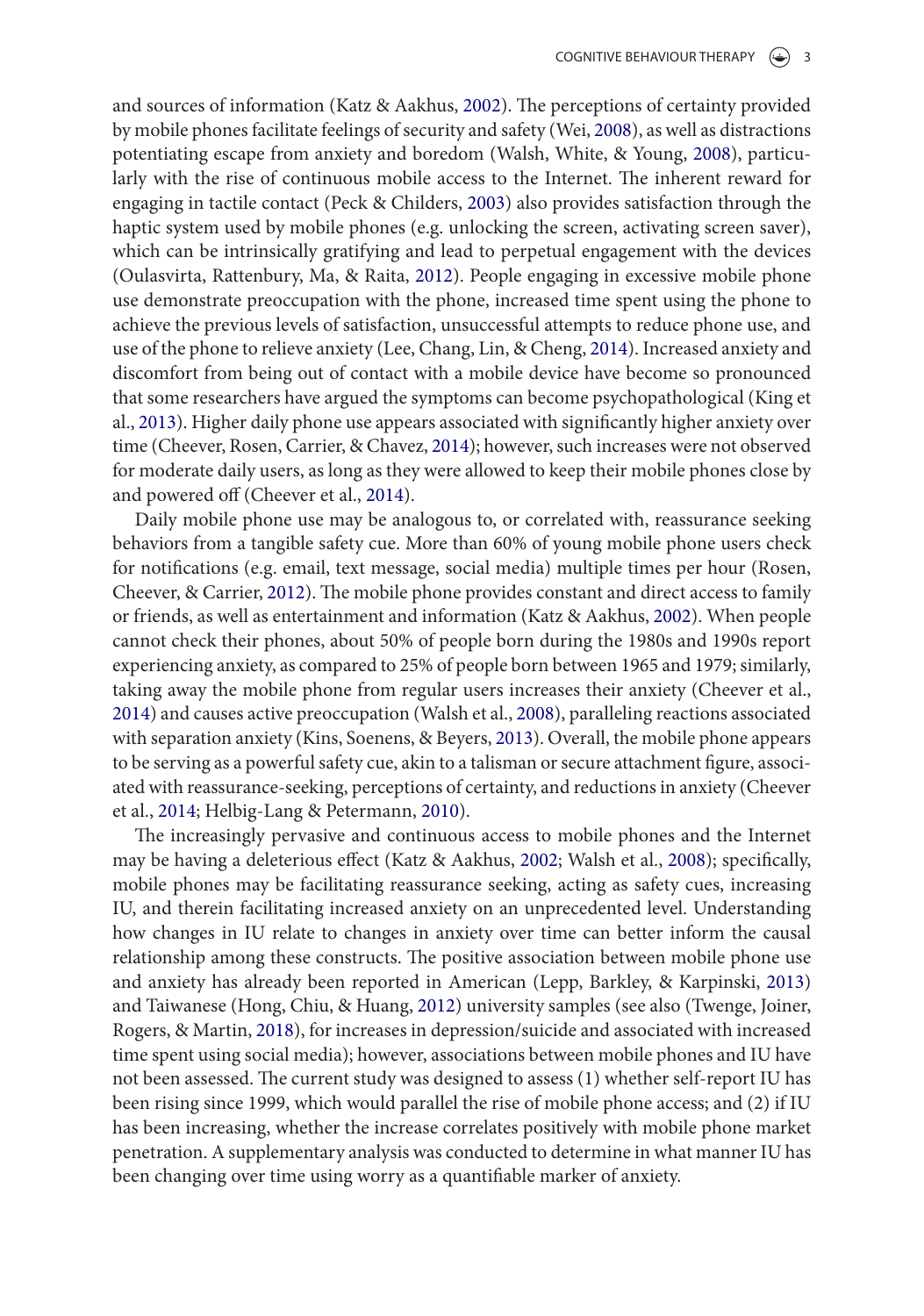### **Methods**

### **Measures**

Intolerance of Uncertainty Scale (IUS; Freeston et al., 1994). The IUS is a 27-item scale designed to assess emotional, cognitive, and behavioral reactions to uncertainty. Items are rated on a 5-point Likert scale ranging from 1 (not at all characteristic of me) to 5 (entirely characteristic of me). The IUS was selected for the current assessment because of its long-standing popularity (Gentes & Ruscio, 2011); furthermore, the short form (Carleton, Norton, & Asmundson, 2007) and more recent measures (e.g. the Intolerance of Uncertainty Index (IUI; Carleton, Gosselin, & Asmundson, 2010; Gosselin et al., 2008) do not yet have sufficient longevity for addressing the hypotheses. The IUS has good internal consistency, convergent validity, divergent validity, and 5-week test-retest reliability ( $r = .78$ ) (Buhr & Dugas, 2002; Dugas, Freeston, & Ladouceur, 1997; Freeston et al., 1994).

Penn State Worry Questionnaire (PSWQ; Meyer, Miller, Metzger, & Borkovec, 1990). The PSWQ is a 16-item scale designed to measure worry. Items are rated on a 5-point Likert scale ranging from 0 (not at all) to 4 (extremely). Research has supporter the validity and reliability of the PSWQ (Brown, Antony, & Barlow, 1992; Meyer et al., 1990; van Rijsoort, Emmelkamp, & Vervaeke, 1999).

### **Identifying studies**

Relevant studies were identified via Web of Science, Medline (PubMed), and EbscoHost (Francis) searches through March 2016 using combinations of the following keywords: Intolerance, Uncertainty, Intolerance of Uncertainty, and Intolerance of Uncertainty Scale. Searches were limited to studies that were published between January 1994 and March 2016. Papers were considered for inclusion if they were written in English, sampled from nonclinical and undergraduate populations, published in peer-reviewed journals, and provided data on the English version of the 27-item Intolerance of Uncertainty Scale (IUS-27). Papers were excluded if they (1) sampled clinical populations, (2) sampled non-undergraduate populations, (3) had missing data, (4) used a non-English translated version of the IUS, or (5) used an abridged or modified version of the IUS. Papers with duplicate samples were also excluded from the meta-analysis.

The Web of Science search identified 510 papers, each of which was reviewed for relevance. Among the 510 studies, 286 were excluded because no data was provided for the IUS. An additional 170 were excluded because the sample was entirely clinical ( $n = 74$ ), the sample used non-undergraduate populations ( $n = 51$ ), did not report means or standard deviations ( $n = 5$ ), used a non-English translation of the IUS ( $n = 21$ ), used a modified version of the IUS ( $n = 6$ ), were a meeting or conference abstract ( $n = 8$ ), or were reanalysis of samples already included ( $n = 5$ ). The final sample included 54 papers from this search for the current meta-analysis.

The Medline (PubMed) search identified 318 papers, each of which was reviewed for relevance. Among the 318 papers, 163 were excluded because they did not use the IUS. An additional 121 were excluded because the sample was entirely clinical ( $n = 65$ ), the sample used non-undergraduate populations ( $n = 36$ ), did not report means or standard deviations ( $n = 3$ ), used a non-English translation of the IUS ( $n = 9$ ), used a modified version of the IUS ( $n = 6$ ), or were reanalysis of samples already included ( $n = 2$ ). The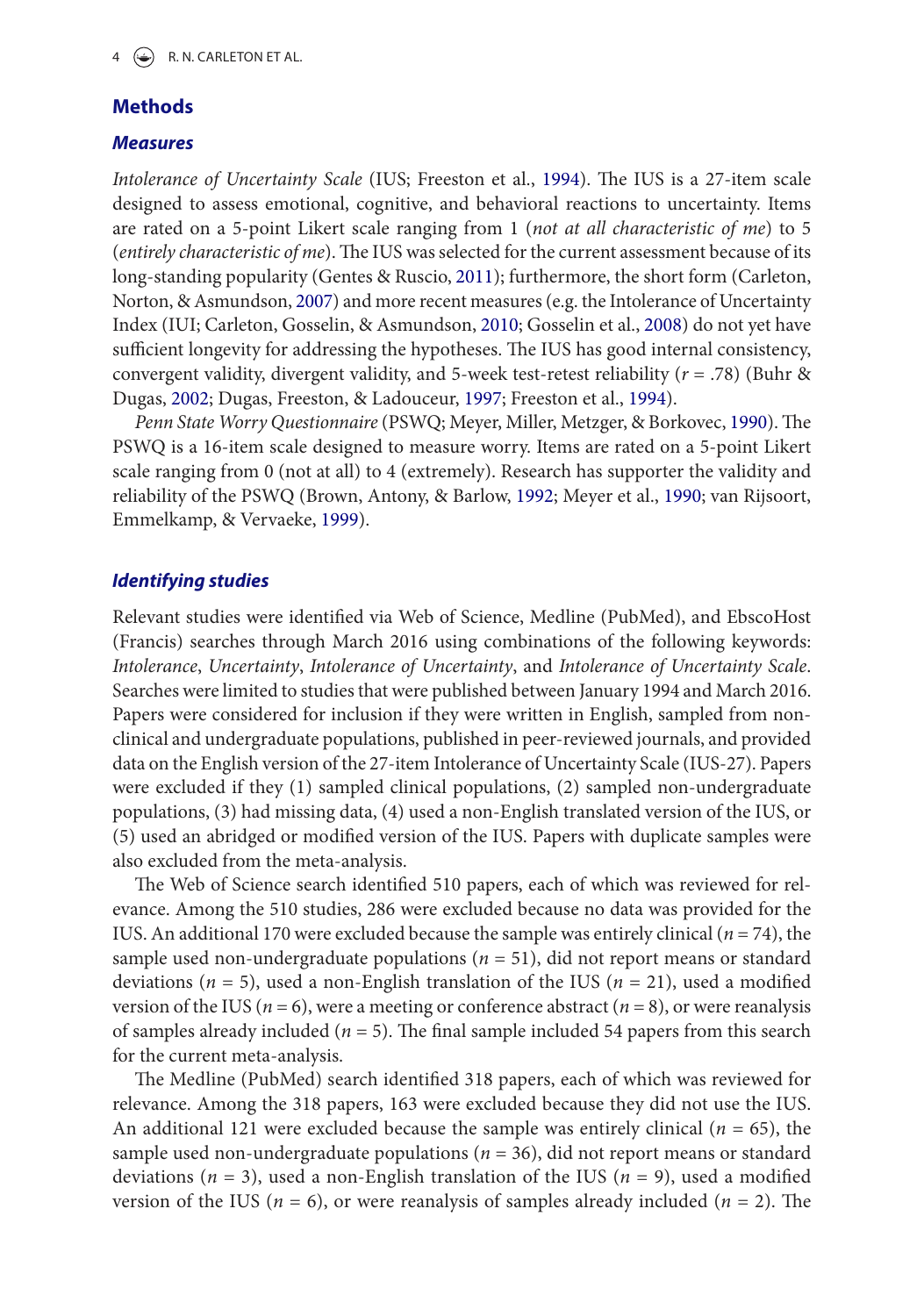final sample included 34 papers from this search for the current meta-analysis; however, of those 34 papers, 30 were already included in the meta-analysis from the Web of Science search, meaning the Medline (PubMed) search produced only 4 novel articles for the current meta-analysis.

The EbscoHost (Francis) search yielded 160 papers, each of which was reviewed for relevance. Among the 160 papers, 52 were excluded because they did not use the IUS. An additional 77 were excluded because the sample was entirely clinical  $(n = 36)$ , the sample used non-undergraduate populations ( $n = 24$ ), did not report means or standard deviations ( $n = 4$ ), used a non-English translation of the IUS ( $n = 7$ ), used a modified version of the IUS ( $n = 3$ ), or were reanalysis of samples already included ( $n = 3$ ). The final sample included 31 papers from this search for the current meta-analysis; however, all of those 31 papers were already included in the meta-analysis from the Web of Science and Medline (PubMed) searches. Lastly, six additional studies were identified by searching reference lists from retrieved articles for additional studies. Table 1 presents the information coded from the included 64 samples from 61 studies.

For the supplementary analysis comparing changes in Penn State Worry Questionnaire (PSWQ) over time, only articles in the original IUS meta-analysis were considered. There were 28 studies reporting PSWQ scores included in the final sample. Subgroup means were averaged so no study contributed more than one PSWQ mean score to parallel the meta-analysis for IUS.

### **Data analysis**

Cohort changes in IUS mean scores were investigated via cross-temporal meta-analysis (CTMA; see (Twenge, Konrath, Foster, Campbell, & Bushman, 2008) where the relation between the mean scores and the year of data collection was examined. Unless explicitly stated in the study, we estimated the year of data collection to be two years prior to the publication year (consistent with previous CTMAs). As in most CTMA, means were weighted by sample size to derive more precise estimates of the population mean for each year. Fewer studies were reported in the 1990s when IUS was first developed then the subsequent years. As there were only five studies between 1992 and 1999, the means from these studies were weighted to obtain an average IUS score. A significant correlation between weighted IUS mean scores and year would allow us to obtain a simple regression equation,  $y = bx + a$ , where  $y$  = the predicted IUS mean score,  $b$  = unstandardized regression coefficient,  $x$  = year, and  $a =$  the intercept.

The average standard deviation—an estimate of the average variability of the IUS scores in a sample of individuals—was obtained by averaging the within-study standard deviations. The average standard deviation was used to compute the magnitude of the difference (i.e.  $d$ ) between cohorts of IUS mean scores, rather than using the standard deviation of the means. Using the average standard deviation circumvents the *ecological fallacy*—an erroneous interpretation of data where inferences about individuals are deduced from inferences for the group in which the individuals are members. The regression coefficients obtained were ecological or alerting correlations (Rosnow, Rosenthal, & Rubin, 2000) because coefficients identify group-level, rather than individual-level, changes. The coefficients tend to be larger as there is less variance among means than among individuals. Therefore, variation among individuals was used to estimate the magnitude of individual-level change.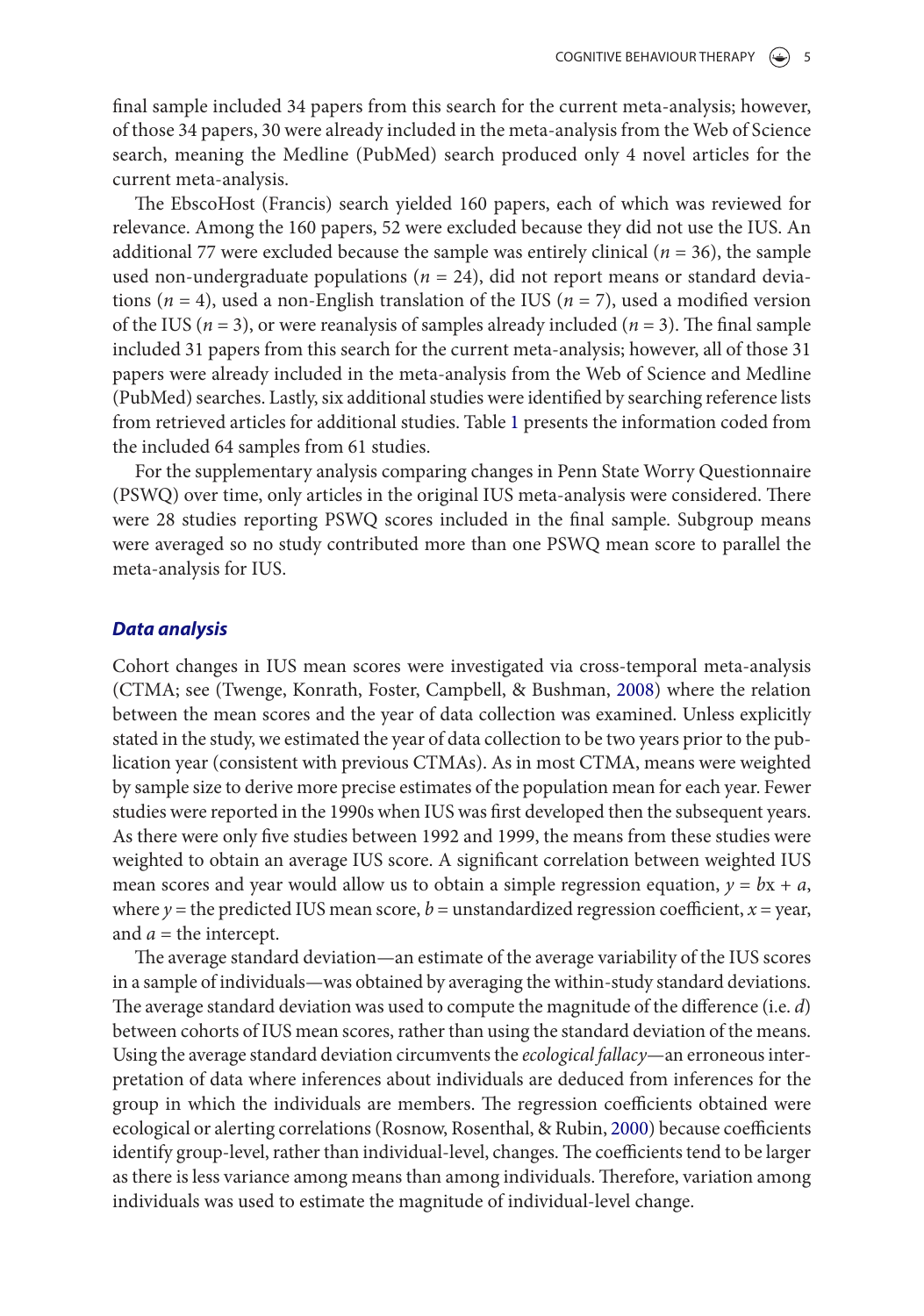## 6  $\bigcirc$  R. N. CARLETON ET AL.

## Table 1. Mean IUS-27 scores and other information coded from primary studies.

|                                                                              |              |              |            | Prop.                    |                |                                   |                   |
|------------------------------------------------------------------------------|--------------|--------------|------------|--------------------------|----------------|-----------------------------------|-------------------|
| Study Authors                                                                | Pub. Year    | Coll. Year   | Ν          | Female                   | Mean           | SD                                | Region            |
| Freeston et al., 1994;                                                       | 1994         | 1992         | 154        | 0.71                     | 51.84          | 12.48                             | 1                 |
| Ladouceur, Blais, Freeston, & Dugas,                                         | 1998         | 1996         | 29         | 0.79                     | 64.39          | 18.54                             |                   |
| 1998;                                                                        |              |              |            |                          |                |                                   | 1                 |
| Lachance, Ladouceur, & Dugas, 1999;                                          | 1999         | 1997         | 275        | 0.88                     | 54.20          | 14.50                             | 1                 |
| Gosselin, Dugas, Ladouceur, & Freeston,                                      | 2001         | 1999         | 352        | 0.78                     | 51.93          | 16.32                             |                   |
| 2001;                                                                        |              |              |            |                          |                |                                   | 1                 |
| Dugas, Gosselin, & Ladouceur, 2001                                           | 2001         | 1999         | 347        | 0.78                     | 51.64          | 16.79                             | 1                 |
| Buhr & Dugas, 2002;                                                          | 2002         | 2000         | 276<br>91  | 0.77                     | 54.78          | 17.44                             | $\mathbf{1}$<br>1 |
| Sexton, Norton, Walker, & Norton, 2003;<br>Robichaud, Dugas, & Conway, 2003; | 2003<br>2003 | 2001<br>2001 | 317        | 0.65<br>0.68             | 58.24<br>57.02 | 18.05<br>18.80                    | 1                 |
| Dugas, Schwartz, & Francis, 2004                                             | 2004         | 2002         | 240        | 0.79                     | 55.54          | 17.72                             | 1                 |
| Norton, 2005;                                                                | 2005         | 2003         | 540        | 0.57                     | 54.88          | 18.71                             | $\mathbf{1}$      |
| Dugas et al., 2005 Study 1                                                   | 2005         | 2003         | 101        | 0.80                     | 52.98          | 14.97                             | 1                 |
| Dugas et al., 2005 Study 2                                                   | 2005         | 2003         | 148        | 0.77                     | 57.46          | 18.32                             | 1                 |
| Rassin & Muris, 2005;                                                        | 2005         | 2003         | 50         | 1.00                     | 66.06          | 12.85                             | 2                 |
| Crittendon & Hopko, 2006;                                                    | 2006         | 2004         | 183        | 0.69                     | 57.30          | 19.40                             | 1                 |
| de Bruin, Rassin, & Muris, 2007 Study 1                                      | 2006         | 2004         | 40         | 0.78                     | 65.21          | 11.38                             | $\overline{2}$    |
| de Bruin et al., 2007 Study 2                                                | 2006         | 2004         | 50         | 0.88                     | 67.60          | 7.05                              | 2                 |
| Holaway, Heimberg, & Coles, 2006;                                            | 2006         | 2004         | 505        | 0.69                     | 54.37          | 16.51                             | 1                 |
| Buhr & Dugas, 2006;                                                          | 2006         | 2004         | 197        | 0.77                     | 61.25          | 18.98                             | 1                 |
| Butzer & Kuiper, 2006;                                                       | 2006<br>2007 | 2004         | 166        | 0.61                     | 58.32          | $\qquad \qquad -$                 | 1<br>$\mathbf{1}$ |
| Abramowitz, Deacon, & Valentiner, 2007;<br>Norton & Mehta, 2007;             | 2007         | 2004<br>2005 | 442<br>650 | 0.61<br>0.71             | 50.21<br>55.94 | 16.64<br>19.89                    | 1                 |
| Carleton et al., 2007;                                                       | 2007         | 2005         | 254        | 0.76                     | 50.28          | 17.22                             | 1                 |
| de Bruin et al., 2007;                                                       | 2007         | 2005         | 98         | 0.83                     | 61.19          | 15.94                             | $\overline{2}$    |
| Riskind, Tzur, Williams, Mann, & Shahar,                                     | 2007         | 2005         | 216        | 0.60                     | 59.40          | $\qquad \qquad -$                 |                   |
| 2007                                                                         |              |              |            |                          |                |                                   | 1                 |
| Basevitz, Pushkar, Chaikelson, Conway, &                                     | 2008         | 2006         | 106        | 0.59                     | 62.24          | 16.77                             |                   |
| Dalton, 2008;                                                                |              |              |            |                          |                |                                   | 1                 |
| Simmons, Matthews, Paulus, & Stein,                                          | 2008         | 2006         | 14         | 0.71                     | 58.60          | 19.30                             |                   |
| 2008;                                                                        |              |              |            |                          |                |                                   | 1                 |
| Drews & Hazlett-Stevens, 2008                                                | 2008         | 2006         | 391        | 0.66                     | 56.15          | 19.00                             | $\mathbf{1}$      |
| Koerner & Dugas, 2008;                                                       | 2008         | 2006         | 199        | 0.70                     | 58.61          | 11.45                             | 1                 |
| White & Mansell, 2009                                                        | 2009         | 2007         | 24         | 0.96                     | 54.73          | 18.80                             | $\overline{2}$    |
| Fergus & Valentiner, 2009;                                                   | 2009         | 2007         | 244        | 0.64                     | 49.86          | 16.77                             | 1                 |
| Zlomke & Young, 2009;<br>Khawaja & Yu, 2010;                                 | 2009<br>2010 | 2007<br>2008 | 174<br>56  | 0.80<br>0.79             | 61.08<br>66.58 | 20.94<br>21.00                    | 1<br>3            |
| Aldao, Mennin, Linardatos, & Fresco,                                         | 2010         | 2008         | 783        | 0.62                     | 52.81          | 18.11                             |                   |
| 2010;                                                                        |              |              |            |                          |                |                                   | 1                 |
| Fergus & Wu, 2010;                                                           | 2010         | 2008         | 414        | 0.56                     | 55.40          | 20.46                             | $\mathbf{1}$      |
| Rucker, West, & Roemer, 2010;                                                | 2010         | 2008         | 77         | 0.64                     | 56.65          | 19.98                             | 1                 |
| Chen & Hong, 2010;                                                           | 2010         | 2008         | 130        | 0.76                     | 57.95          | 18.18                             | 1                 |
| Konstantellou & Reynolds, 2010                                               | 2010         | 2008         | 116        | 0.80                     | 56.52          | 13.27                             | 2                 |
| Nelson & Shankman, 2011;                                                     | 2011         | 2009         | 69         | 0.77                     | 58.23          | 19.47                             | 1                 |
| Luhmann, Ishida, & Hajcak, 2011;                                             | 2011         | 2009         | 50         | $\overline{\phantom{a}}$ | 61.12          | 14.32                             | 1                 |
| Fergus & Wu, 2011;                                                           | 2011         | 2009         | 725        | 0.52                     | 59.55          | 19.44                             | 1                 |
| Liao & Wei, 2011                                                             | 2011         | 2009         | 332        | 0.52                     | 56.70          | $\hspace{1.0cm} - \hspace{1.0cm}$ | 1                 |
| Byrne, Hunt, & Chang, 2015;                                                  | 2015         | 2009         | 104        | 0.74                     | 61.50          | 18.30                             | 3                 |
| Fergus & Valentiner, 2011;                                                   | 2011         | 2009         | 412        | 0.64                     | 58.52          | 20.64                             | 1                 |
| De Los Reyes, Aldao, Kundey, Lee, &<br>Molina, 2012;                         | 2012         | 2010         | 48         | 0.65                     | 52.73          | 15.09                             | 1                 |
| Cougle et al., 2012                                                          | 2012         | 2010         | 173        | 0.82                     | 55.45          | 17.94                             | 1                 |
| Gerolimatos & Edelstein, 2012;                                               | 2012         | 2010         | 117        | 0.51                     | 63.55          | 22.06                             | 1                 |
| Buhr & Dugas, 2012;                                                          | 2012         | 2010         | 176        | $\overline{\phantom{0}}$ | 61.44          | 18.48                             | 1                 |
| Oglesby et al., 2013                                                         | 2013         | 2011         | 279        | 0.65                     | 53.36          | 17.80                             | 1                 |
| Pawluk & Koerner, 2013;                                                      | 2013         | 2011         | 140        | 0.82                     | 69.49          | 20.36                             | 1                 |
| Helsen, Goubert, & Vlaeyen, 2013;                                            | 2013         | 2011         | 60         | 1.00                     | 67.53          | 10.71                             | 2                 |
| Reuther et al., 2013;                                                        | 2013         | 2011         | 475        | 0.82                     | 53.02          | 19.61                             | 1                 |
| Norr et al., 2013 Study 1                                                    | 2013         | 2011         | 217        | 0.69                     | 49.09          | 18.01                             | 1                 |
| Norr et al., 2013 Study 2                                                    | 2013         | 2011         | 241        | 0.77                     | 54.76          | 17.43                             | 1                 |
| Fergus & Wu, 2013                                                            | 2013         | 2011         | 1,486      | 0.51                     | 57.00          | 19.09                             | 1                 |

(Continued)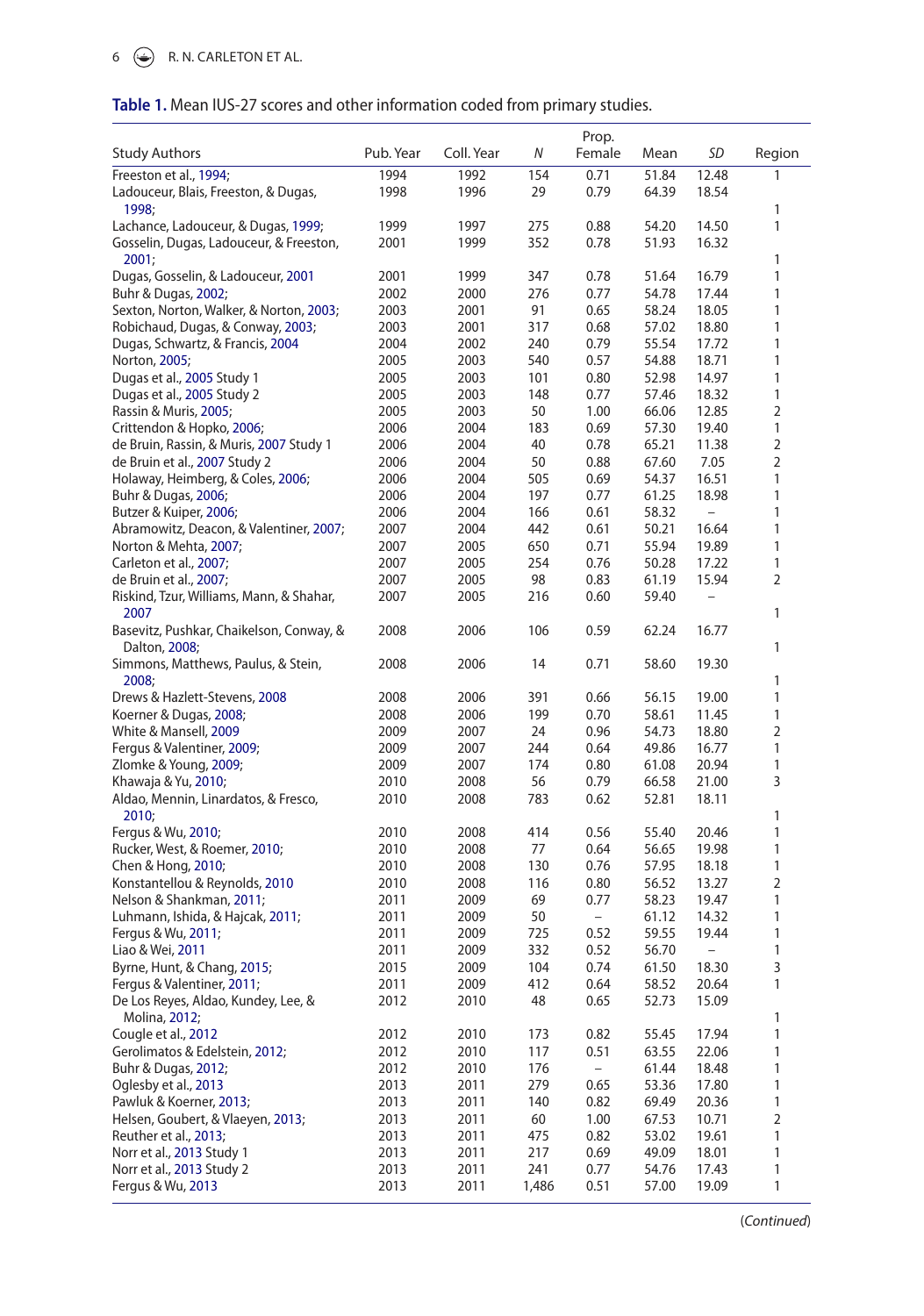|                                                              |           |            |     | Prop.  |       |                          |        |
|--------------------------------------------------------------|-----------|------------|-----|--------|-------|--------------------------|--------|
| <b>Study Authors</b>                                         | Pub. Year | Coll. Year | N   | Female | Mean  | SD                       | Region |
| Fracalanza, Koerner, Deschênes, &                            | 2014      | 2012       | 233 | 0.80   | 62.58 | $\overline{\phantom{0}}$ |        |
| Dugas, 2014;                                                 |           |            |     |        |       |                          |        |
| Norr, Capron, & Schmidt, 2014;                               | 2014      | 2012       | 52  | 0.65   | 55.62 | 17.17                    |        |
| Logan, Steel, & Hunt, 2015                                   | 2015      | 2013       | 140 | 0.67   | 56.63 | 17.11                    | 3      |
| MacDonald, Pawluk, Koerner, & Good-<br>will, 2015            | 2015      | 2013       | 217 | 0.84   | 64.09 | 16.47                    |        |
| Kraemer, McLeish, & O'Bryan, 2015                            | 2015      | 2013       | 389 | 0.72   | 66.53 | 20.32                    |        |
| R. Y. Hong & Lee, 2015 Sample 1                              | 2015      | 2013       | 565 | 0.74   | 63.01 | 18.80                    | 3      |
| R. Y. Hong & Lee, 2015 Sample 2                              | 2015      | 2013       | 898 | 0.72   | 65.57 | 20.44                    | ξ      |
| Deschênes, Dugas, & Gouin, 2016                              | 2016      | 2014       | 76  | 0.86   | 60.29 | 21.03                    |        |
| Wheaton, Abramowitz, Jacoby, Zwerling,<br>& Rodriguez, 2016; | 2016      | 2014       | 456 | 0.57   | 58.94 | 17.72                    |        |
| Chin, Nelson, Jackson, & Hajcak, 2016                        | 2016      | 2014       | 35  |        | 57.64 | 15.83                    |        |

#### **Table 1.** (Continued).

Note: Pub. Year, Year of publication; Coll. Year, Year of data collection; Prop. Female, Proportion of females in sample; Region, Geographical region of the sample (1 = North America; 2 = Europe; 3 = Others).

### **Results**

The correlation between the year of data collection and IUS mean scores was  $.73, p < .001$ . A scatterplot of this relation is depicted in Figure 1. Based on the simple regression equation (i.e. predicted IUS mean score = .445  $\times$  year -835.961), the year 1994 would yield an IUS mean score of 51.37 whereas the year 2014 would produce a score of 60.27. The results indicate a difference of 8.90 in IUS mean score among college students over a 20-year period from 1994 to 2014. The average within-study standard deviation across all studies was 17.44. Therefore, IUS scores increased 0.51 standard deviation from 1994 to 2014, a medium effect size according to Cohen's (1977) guidelines. In other words, the average college student in 2014 would have scored at the 69.5 percentile on a normal distribution calibrated based on the mean 1994 score as the median.

The effects of possible confounding variables on the relation between year and IUS scores were also explored. The proportion of women in each study was weighted by sample size, similar to the procedure done with IUS scores. The weighted proportion (of females) was then included as a covariate in the regression of IUS mean scores on year. The covariate variable was not significant ( $\beta$  = .20,  $p$  = .345), indicating that proportion of women did not account for meaningful variance in IUS mean scores. The possibility of cross-cultural differences in IUS mean scores was also considered. Exploratory analyses suggested that studies done outside of North America (i.e. Europe and other regions) reported higher IUS means than those within North America,  $F(2, 61) = 7.60$ ,  $p < .001$ . Mean IUS score was 57.14 ( $SD = 4.36$ ) for North America, 62.66 ( $SD = 5.31$ ) for Europe, and 62.69 ( $SD = 3.93$ ) for other regions. Due to the small number studies outside of North America ( $k = 12$ ), we reran the CTMA comprising only studies from North America  $(k = 52)$ . The results based on weighted means remained very similar to the original findings, with the equation predicting an IUS mean score being = .476 × year—898.877,  $β = .70$ ,  $p = .003$ ,  $d = .54$ .

The associations of the mean IUS scores with mobile phone penetration and Internet usage were also considered. The analyses were restricted to North American studies because (a) most of the IUS studies examined were from North America and (b) Canada and the US have many similar sociocultural environmental conditions. The mobile penetration rate and Internet usage rate from 1999 to 2014 was collected from Cartesian (www.cartesian.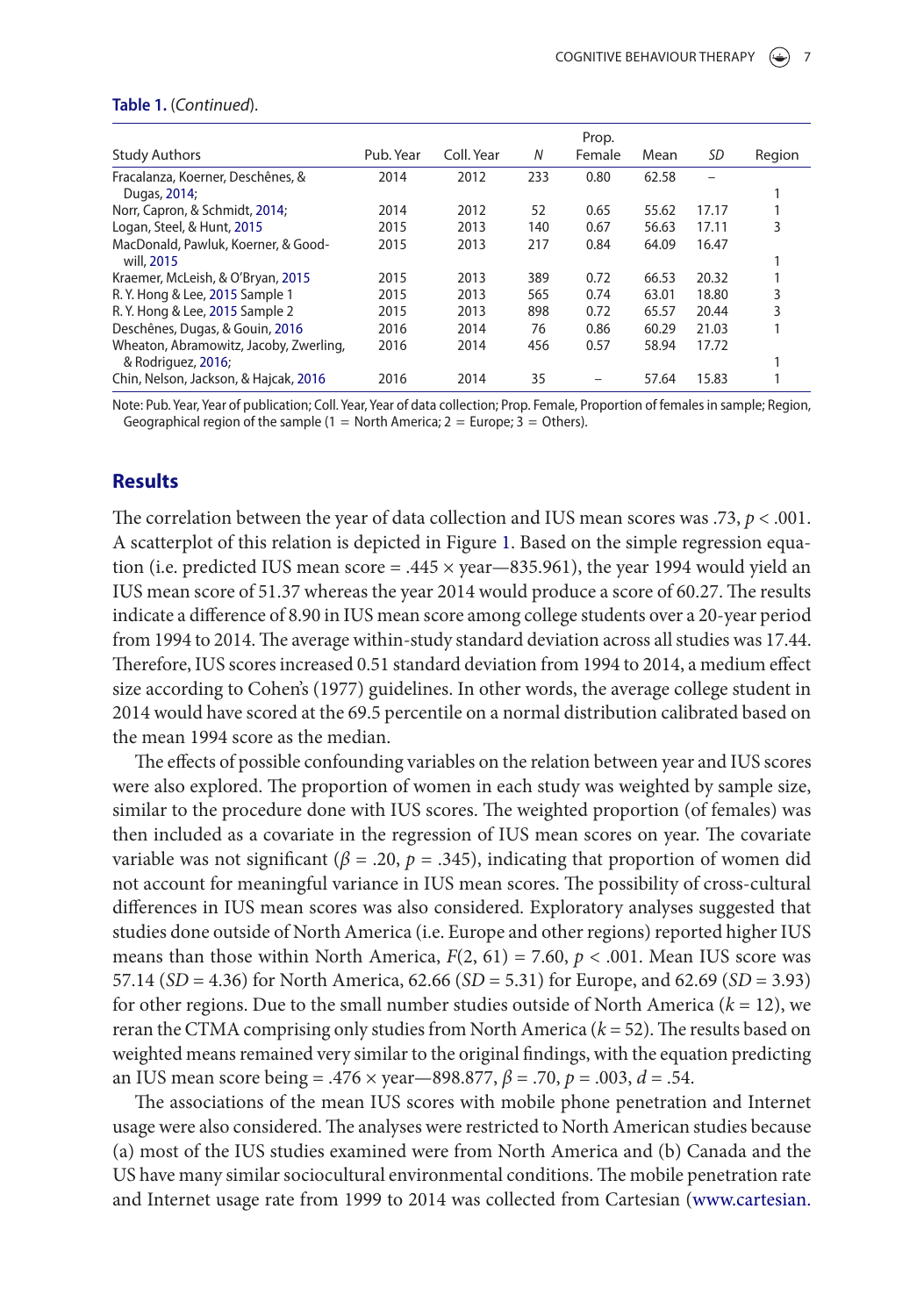

**Figure 1.** College students' weighted intolerance of uncertainty scores from 1999 to 2014.

com), a site dedicated to the collation of such data. For each year, the mobile penetration rate was weighted by the number of Canadian versus US studies. The weighting allowed for adjustments depending on the relative contributions of Canadian versus US studies. The two countries might register very different levels of mobile phone penetration; accordingly, the US social indicators were scaled to match the intercepts (i.e. the levels at 1999) corresponding to Canada. The main focus for the current study was assessing cohort trends over time (i.e. increasing or decreasing) rather than absolute levels. The rescaling procedure was expected to reduce differences in absolute magnitudes, while still retaining the patterns of cohort trends. The correlations between weighted IUS means and each of weighted mobile phone penetration ( $r = .58$ ,  $p < .05$ ) and weighted Internet usage ( $r = .54$ ,  $p < .05$ ) from 1999 to 2014 were positive and statistically significant.

A supplementary analysis was conducted to measure changes in PSWQ over time. Based on the regression equation (i.e. predicted PSWQ mean score = .254  $\times$  year—460.899), there is an upward trend of worry from 1999 to 2011. The slope did not reach statistical significance in the available sample. Consistent with analyses for IUS, the CTMA was rerun after removing studies from regions other than North America. The predicted PSWQ scores were comparable to the initial analysis (i.e. predicted PSWQ mean = .250  $\times$  year—452.919,  $p = .08$ ).

### **Discussion**

The current study was designed to assess whether self-report IU has been rising since 1999, which would parallel the rise of mobile phone access, and if so, to assess whether the increase correlates positively with mobile phone market penetration. In line with the first hypothesis, the meta-analytic results suggest that IU levels have indeed been steadily rising over the past two decades. The increase in IU from year to year over the past two decades appears to be relatively subtle, but significant. The result is an overall average increase of nearly nine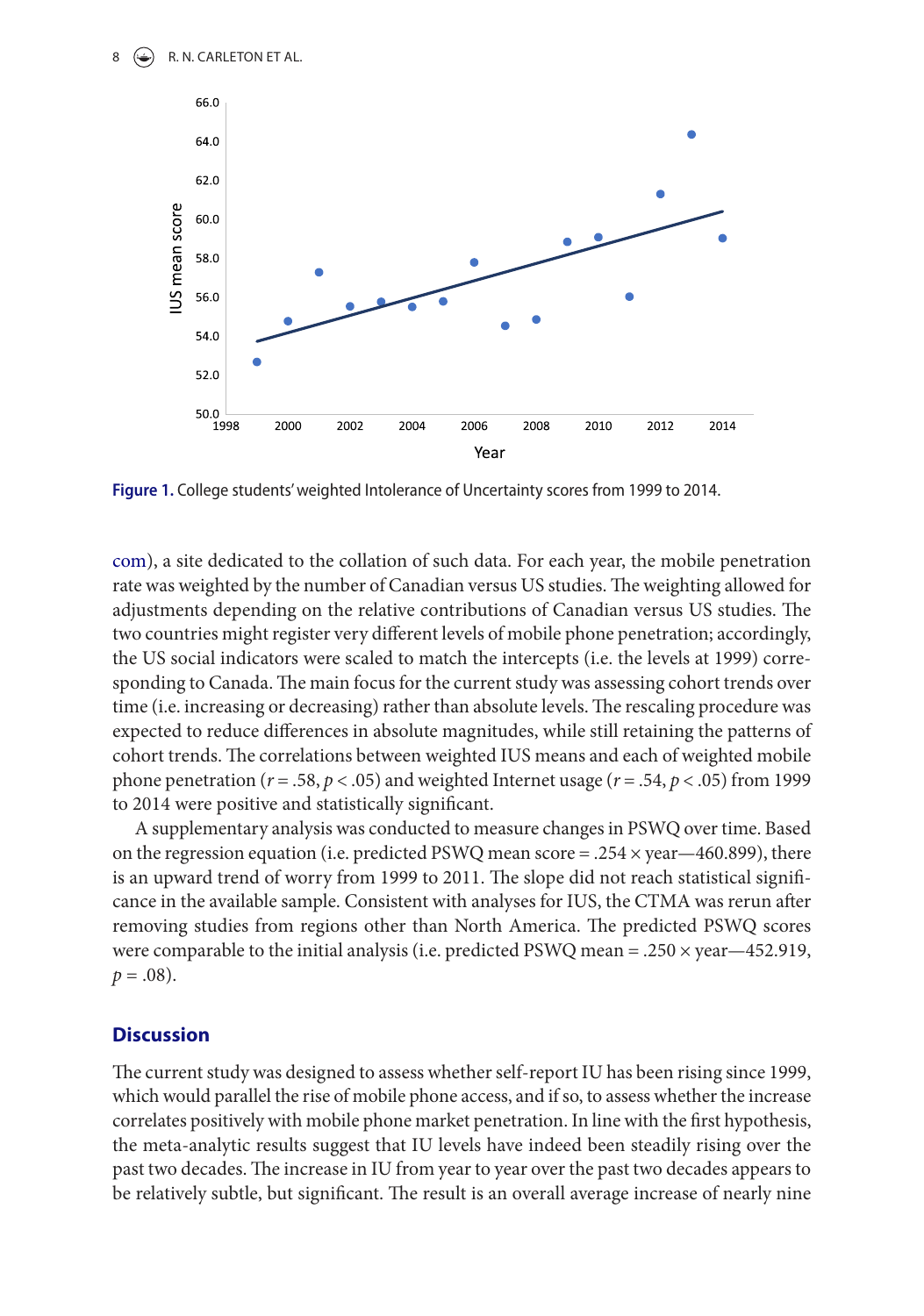points for the total score, which amounts to half a standard deviation and a nearly 20 percentile-point increase. The analytic methods suggest against the identified increase being a statistical artefact (e.g. ecological fallacy) or the result of differences in sample demographics (e.g. proportion of women; location of data collection). The substantive increase supports speculation regarding the impact of environmental variables on IU scores.

In line with the second hypothesis, the meta-analytic results support a correlation between the rising IU levels and mobile phone market penetration, and by extension Internet access and usage. The technological advancements since 1999 have rapidly facilitated increased access to real and perceived certainty regarding personal safety, attachment figure safety, and information sources of information (Katz & Aakhus, 2002). The increased engagement with mobile phones offers unprecedented opportunities for rapid, regular, and unfettered reassurance seeking through mobile phones and Internet access and usage; as such, mobile devices may promote reassurance seeking across many domains of daily life (Salkovskis et al., 2003; Tang et al., 2007). The powerful negative reinforcement means the devices may be new and important safety cues acting as risk factors for pathological anxiety (Abramowitz et al., 2002; Deacon & Maack, 2008; McManus et al., 2008; Norr et al., 2015; Parrish & Radomsky, 2010). Research has already provided initial evidence that mobile phones serve as safety cues (Cheever et al., 2014; Helbig-Lang & Petermann, 2010; Kins et al., 2013; Walsh et al., 2008); however, within the context of contemporary IU research and theory (Carleton, 2016a, 2016b), the current results suggest an important causal relationship may exist between uncertainty, reassurance seeking, and mobile phone use, which may be increasing IU and therein anxiety (Carleton, 2016b; Helbig-Lang & Petermann, 2010).

Meta-analytic results partially supported the supplementary analysis that increases in IU are correlated with increases in anxiety. There seems to be a trend for increasing worry symptoms, a related measure of emotional distress (Carleton, 2012), that correspond with the increase in IU from 1999 to 2011. Cell phones offer reassurance seeking behavior, a behavioral response to anxiety. Whereas IU is a cognitive bias in anxiety, worry is a cognitive response (Carleton, 2016b). The current results provide preliminary evidence that these cognitive components are increasing concurrently.

There are several important limitations to the current research that offer opportunities for future research. First, the analyses are based on convenience data that, while assessed over time, represents a compilation of cross-sectional samples rather than a true longitudinal sample. Future researchers should consider using true longitudinal data sampling for such assessments. Second, on the basis of these cross-sectional data, there is no way to actually determine causality and the correlations identified could be spurious. There may also be any number of confounding factors that would contribute to the rise in IU; for example, the increased connectivity provides personalized access to a 24 h news cycle that can potentiate perceptions of uncertainty and threat (e.g. Glassner, 2004; Reich & Godler, 2014; Saltzis, 2012). The increasing IU may also be specific to college students and based on increasing tuition costs and economic volatility (Arnett, Žukauskienė, & Sugimura, 2014; Hussain, Guppy, Robertson, & Temple, 2013; Richardson, Elliott, Roberts, & Jansen, 2017). Future researchers could use experimental manipulations to test the influence of common place exposures exposure to uncertainty (i.e. during course of everyday activities, such as having to wait to check in with a loved one) by randomly assigning participants to increasing or decreasing access to technology. Third, the sample data was based on a single self-report measure of IU. Per recent recommendations (Shihata, McEvoy, Mullan, & Carleton, 2016),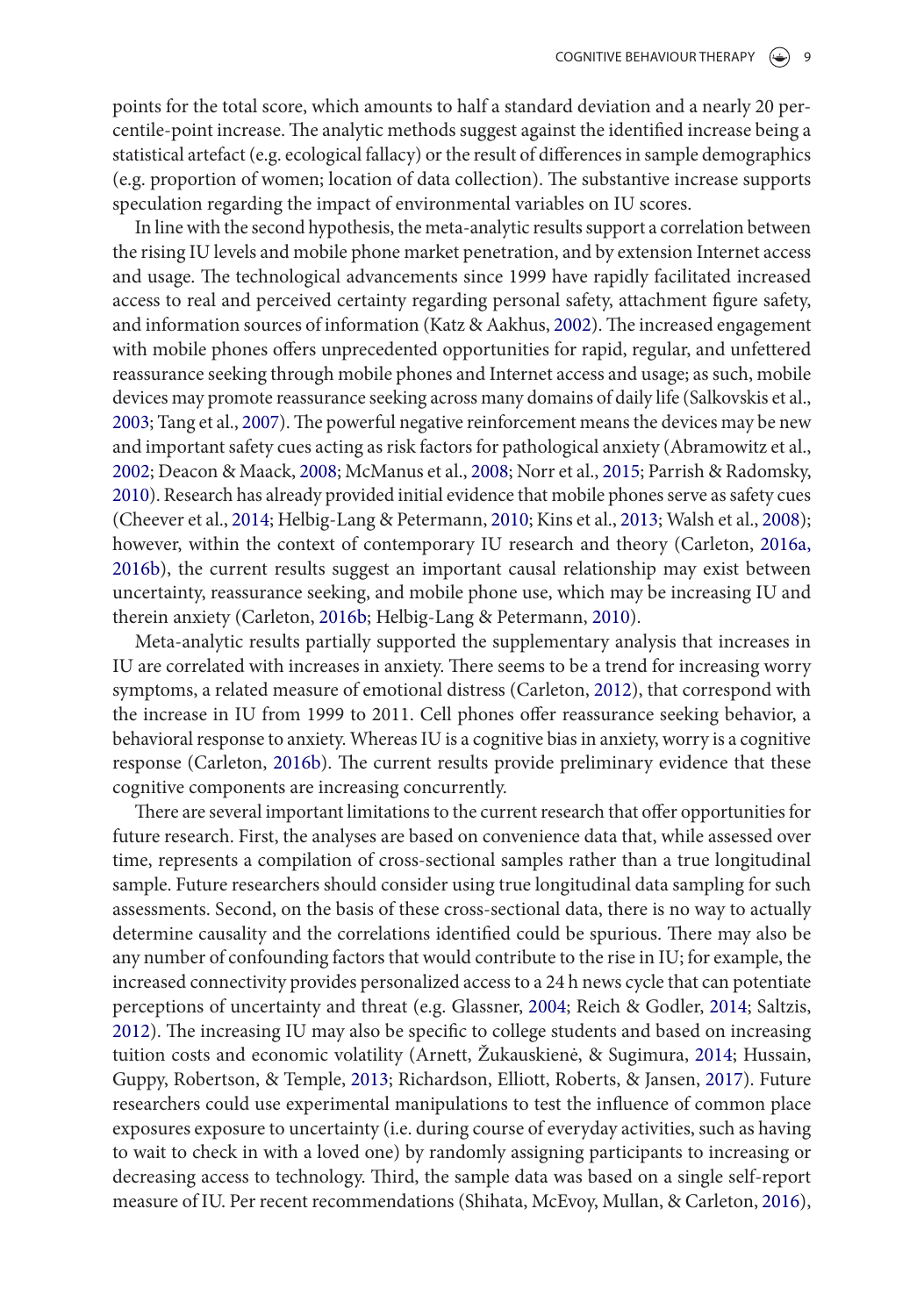10  $\left(\rightarrow\right)$  R. N. CARLETON ET AL.

future researchers should work to replicate the current results with more diverse self-report measures as well as multimodal measures (e.g. behavioral assessments). Fourth, most of the studies relied on non-clinical samples of undergraduates from Western (i.e. North American) cultures. Future studies should include broader samples as the data become available. Fifth, the inconsistency of previous factor structure presentations for the IUS prohibited assessments of the contemporary two factors (Carleton et al., 2007; Hong & Lee, 2015; Sexton & Dugas, 2009), despite evidence that the factors may differentially relate to difference anxiety-related constructs (Carleton, 2016b; Hong & Lee, 2015). Future researchers should assess the contemporary two factors as the data becomes available over time. Sixth, caution is warranted when interpreting the meta-analytic results for the supplementary analysis due to reduced sample size of studies. The current research was limited to studies that reported both IUS and PSWQ. A comprehensive review of studies that report PSWQ or other anxiety measures may be warranted to understand how anxiety has changed over time with cell phone use.

In summary, there appears to be initial evidence that IU is steadily rising in the population. The increases appear associated with increased mobile phone penetration and Internet usage. There may be a causal relationship between the two in that the constant connectivity increases access to reassurance, meaning the mobile phones are serving as perpetual safety cues that potentiate IU (Carleton, 2016b). Given the importance of exposure for reducing IU and anxiety (Boswell, Thompson-Hollands, Farchione, & Barlow, 2013), there may be even more potential reasons to "unplug" (Thomas, Azmitia, & Whittaker, 2016). In any case, the steady increase in self-report IU appears to warrant additional research attention and may require special considerations for measurement. Finally, clinical researchers now have additional justification for clinical trials of exposures to uncertainty in order to reduce IU.

### **Disclosure statement**

No potential conflict of interest was reported by the authors.

### **Funding**

R. N. Carleton's research is supported by the Canadian Institutes of Health Research (CIHR) through a New Investigator Award (FRN: 285489).

### **ORCID**

R. Nicholas Carleton **b** http://orcid.org/0000-0002-6083-8935

### **References**

Abramowitz, J. S. (2006). The psychological treatment of obsessive-compulsive disorder. The Canadian Journal of Psychiatry, 51, 407–416. https://doi.org/10.1177/070674370605100702

- Abramowitz, J. S., Deacon, B. J., & Valentiner, D. P. (2007). The short health anxiety inventory: Psychometric properties and construct validity in a non-clinical sample. Cognitive Therapy and Research, 31, 871–883. https://doi.org/10.1007/s10608-006-9058-1
- Abramowitz, J. S., Schwartz, S. A., & Whiteside, S. P. (2002). A contemporary conceptual model of hypochondriasis. Mayo Clinic Proceedings, 77, 1323–1330. https://doi.org/10.4065/77.12.1323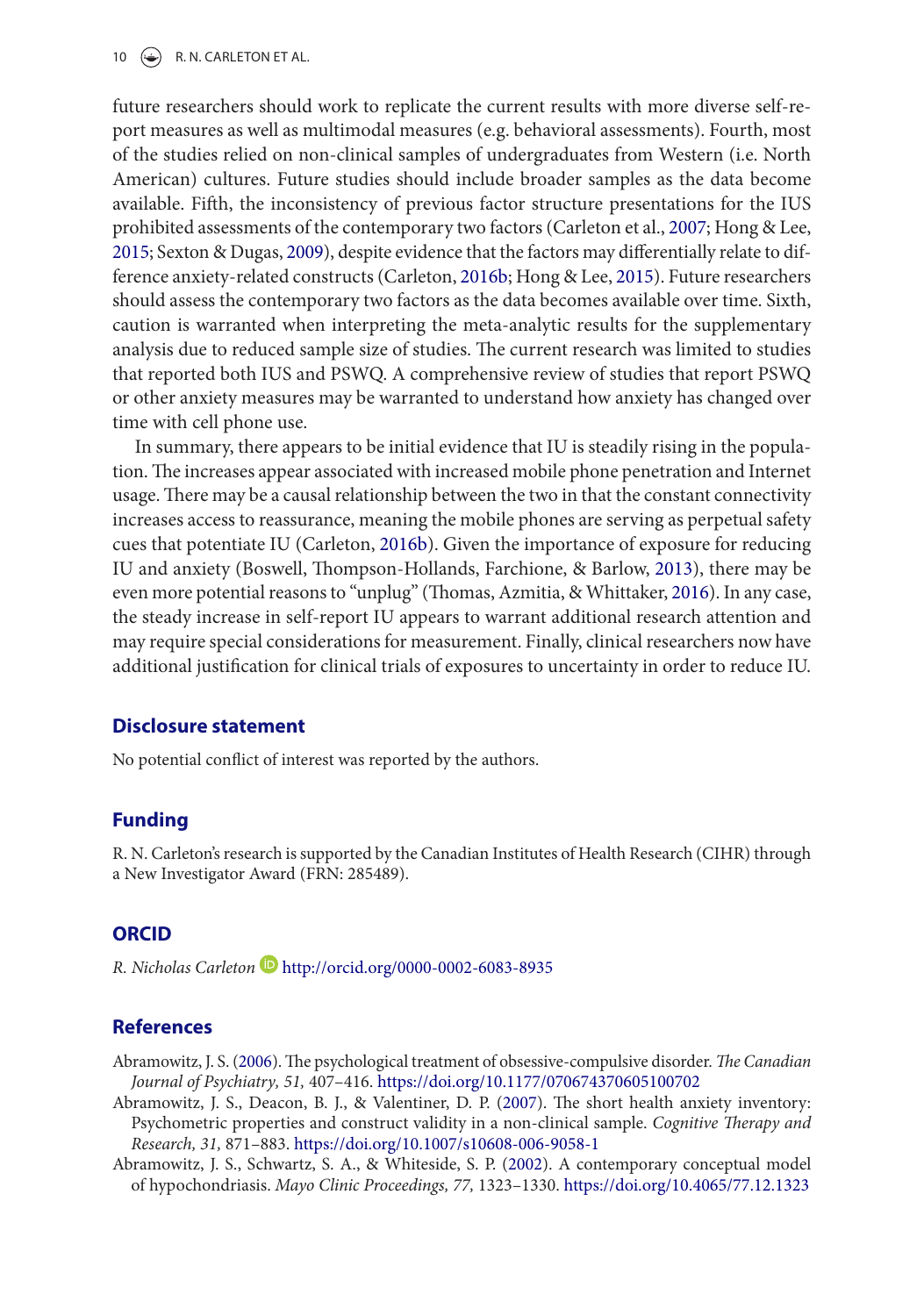- Aldao, A., Mennin, D. S., Linardatos, E., & Fresco, D. M. (2010). Differential patterns of physical symptoms and subjective processes in generalized anxiety disorder and unipolar depression. Journal of Anxiety Disorders, 24, 250–259. https://doi.org/10.1016/j.janxdis.2009.12.001
- Arnett, J. J., Žukauskienė, R., & Sugimura, K. (2014). The new life stage of emerging adulthood at ages 18-29 years: Implications for mental health. The Lancet Psychiatry, 1, 569–576.
- Barlow, D. H. (2002). Anxiety and its disorders: The nature and treatment of anxiety and panic (2nd ed.). New York, NY: Guilford Press.
- Basevitz, P., Pushkar, D., Chaikelson, J., Conway, M., & Dalton, C. (2008). Age-related differences in worry and related processes. The International Journal of Aging and Human Development, 66, 283–305. https://doi.org/10.2190/AG.66.4.b
- Borkovec, T. D., Alcaine, O., & Behar, E. (2004). Avoidance theory of worry and generalized anxiety disorder. In R. G. Heimberg, C. L. Turk, & D. S. Mennin (Eds.), Generalized anxiety disorder: Advances in research and practice (pp. 77–108). New York, NY: Guilford.
- Boswell, J. F., Farchione, T. J., Sauer-Zavala, S., Murray, H. W., Fortune, M. R., & Barlow, D. H. (2013). Anxiety sensitivity and interoceptive exposure: A transdiagnostic construct and change strategy. Behavior Therapy, 44, 417–431. https://doi.org/10.1016/j.beth.2013.03.006
- Boswell, J. F., Thompson-Hollands, J., Farchione, T. J., & Barlow, D. H. (2013). Intolerance of uncertainty: A common factor in the treatment of emotional disorders. Journal of Clinical Psychology, 69, 630–645. https://doi.org/10.1002/jclp.21965
- Brown, T. A., Antony, M. M., & Barlow, D. H. (1992). Psychometric properties of the Penn state worry questionnaire in a clinical anxiety disorders sample. Behaviour Research and Therapy, 30, 33–37.
- Buhr, K., & Dugas, M. J. (2002). The intolerance of uncertainty scale: Psychometric properties of the English version. Behaviour Research and Therapy, 40, 931–945.
- Buhr, K., & Dugas, M. J. (2006). Investigating the construct validity of intolerance of uncertainty and its unique relationship with worry. Journal of Anxiety Disorders, 20, 222–236. S0887-6185(05)00022- 8[pii]10.1016/j.janxdis.2004.12.004
- Buhr, K., & Dugas, M. J. (2012). Fear of emotions, experiential avoidance, and intolerance of uncertainty in worry and generalized anxiety disorder. International Journal of Cognitive Therapy, 5, 1–17.
- Butzer, B., & Kuiper, N. A. (2006). Relationships between the frequency of social comparisons and self-concept clarity, intolerance of uncertainty, anxiety, and depression. Personality and Individual Differences, 41, 167–176. 10.1016/j.paid.2005.12.017
- Byrne, S. P., Hunt, C. J., & Chang, B. P. I. (2015). Comparing the roles of ambiguity and unpredictability in intolerance of uncertainty. Behaviour Change, 32, 26–34. https://doi.org/10.1017/bec.2014.27
- Carleton, R. N. (2012). The intolerance of uncertainty construct in the context of anxiety disorders: Theoretical and practical perspectives. Expert Review of Neurotherapeutics, 12, 937–947. https:// doi.org/10.1586/ern.12.82
- Carleton, R. N. (2016). Fear of the unknown: One fear to rule them all? Journal of Anxiety Disorders, 41, 5–21. https://doi.org/10.1016/j.janxdis.2016.03.011
- Carleton, R. N. (2016). Into the unknown: A review and synthesis of contemporary models involving uncertainty. Journal of Anxiety Disorders, 39, 30–43. https://doi.org/10.1016/j.janxdis.2016.02.007
- Carleton, R. N., Gosselin, P., & Asmundson, G. J. G. (2010). The intolerance of uncertainty index: Replication and extension with an English sample. Psychological Assessment, 22, 396-406. https:// doi.org/10.1037/a0019230
- Carleton, R. N., Norton, P. J., & Asmundson, G. J. G. (2007). Fearing the unknown: A short version of the Intolerance of Uncertainty Scale. Journal of Anxiety Disorders, 21, 105–117. https://doi. org/10.1016/j.janxdis.2006.03.014
- Carleton, R. N., Weeks, J. W., Howell, A. N., Asmundson, G. J. G., Antony, M. M., & McCabe, R. E. (2012). Assessing the latent structure of the intolerance of uncertainty construct: An initial taxometric analysis. Journal of Anxiety Disorders, 26, 150–157. https://doi.org/10.1016/j. janxdis.2011.10.006
- Cheever, N. A., Rosen, L. D., Carrier, L. M., & Chavez, A. (2014). Out of sight is not out of mind: The impact of restricting wireless mobile device use on anxiety levels among low, moderate and high users. Computers in Human Behavior, 37, 290–297. https://doi.org/10.1016/j.chb.2014.05.002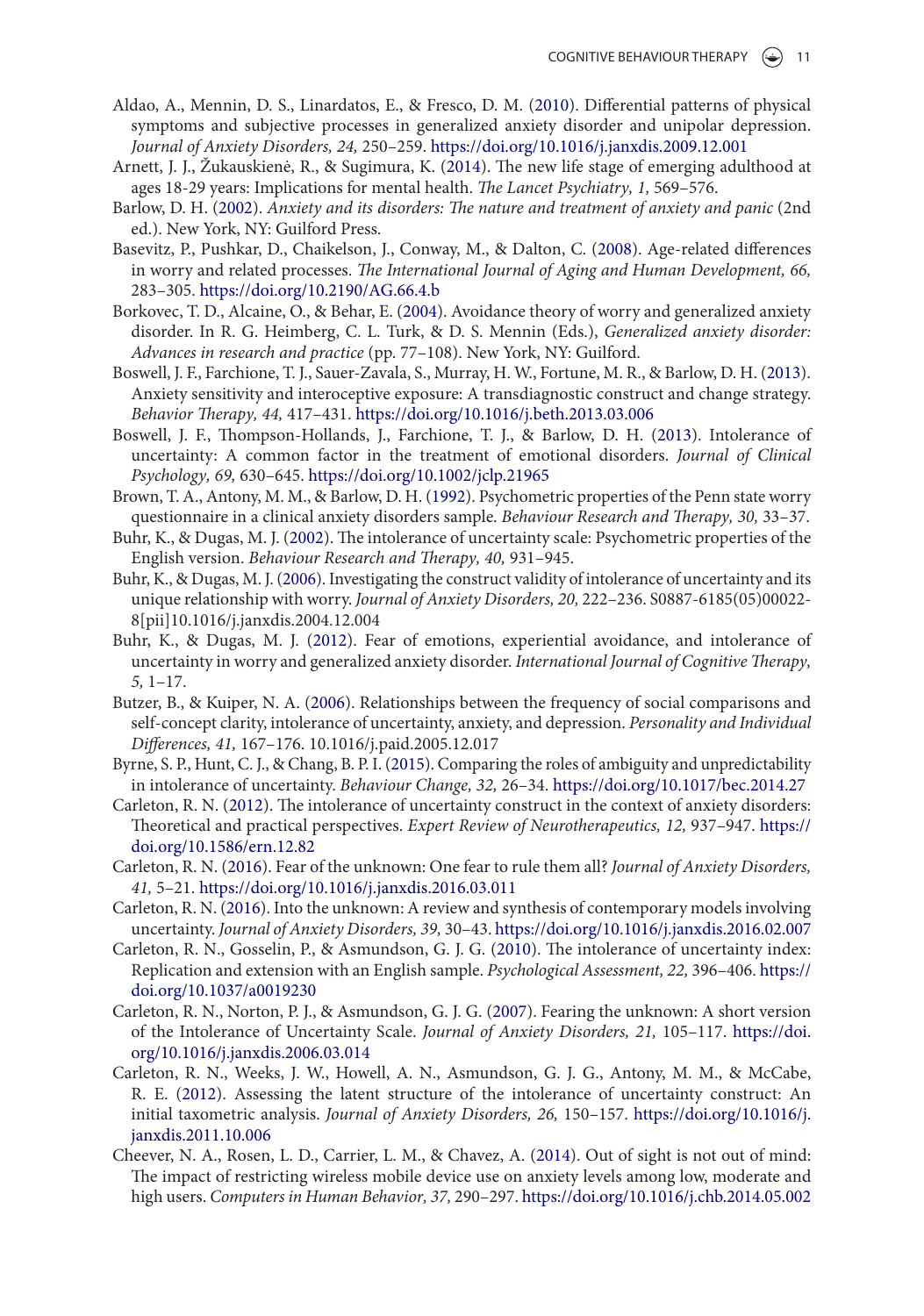12  $\left(\frac{1}{2}\right)$  R. N. CARLETON ET AL.

- Chen, C. Y., & Hong, R. Y. (2010). Intolerance of uncertainty moderates the relation between negative life events and anxiety. Personality and Individual Differences, 49, 49–53. https://doi.org/10.1016/j. paid.2010.03.006
- Chin, B., Nelson, B. D., Jackson, F., & Hajcak, G. (2016). Intolerance of uncertainty and startle potentiation in relation to different threat reinforcement rates. International Journal of Psychophysiology, 99, 79–84. https://doi.org/10.1016/j.ijpsycho.2015.11.006
- Clark, D. M. (1999). Anxiety disorders: Why they persist and how to treat them. Behaviour Research and Therapy, 37, S5–S27. https://doi.org/10.1016/S0005-7967(99)00048-0
- Cougle, J. R., Fitch, K. E., Fincham, F. D., Riccardi, C. J., Keough, M. E., & Timpano, K. R. (2012). Excessive reassurance seeking and anxiety pathology: Tests of incremental associations and directionality. Journal of Anxiety Disorders, 26, 117–125. https://doi.org/10.1016/j.janxdis.2011.10.001
- Crittendon, J., & Hopko, D. R. (2006). Assessing worry in older and younger adults: Psychometric properties of an abbreviated Penn State Worry Questionnaire (PSWQ-A). Journal of Anxiety Disorders, 20, 1036–1054. https://doi.org/10.1016/j.janxdis.2005.11.006
- de Bruin, G. O., Rassin, E., & Muris, P. (2007). The prediction of worry in non-clinical individuals: The role of intolerance of uncertainty, meta-worry, and neuroticism. Journal of Psychopathology and Behavioral Assessment, 29, 93–100. https://doi.org/10.1007/s10862-006-9029-6
- De Los Reyes, A., Aldao, A., Kundey, S. M. A., Lee, B. G., & Molina, S. (2012). Compromised decision making and the effects of manipulating physical states on human judgments. Journal of Clinical Psychology, 68, 1–7. https://doi.org/10.1002/jclp.20851
- Deacon, B., & Maack, D. J. (2008). The effects of safety behaviors on the fear of contamination: An experimental investigation. Behaviour Research and Therapy, 46, 537–547. https://doi.org/10.1016/j. brat.2008.01.010
- Deschênes, S. S., Dugas, M. J., & Gouin, J. P. (2016). Intolerance of uncertainty, worry catastrophizing, and heart rate variability during worry-inducing tasks. Personality and Individual Differences, 90, 199–204. https://doi.org/10.1016/j.paid.2015.11.015
- Drews, A., & Hazlett-Stevens, H. (2008). Relationships between irritable bowel syndrome, generalized anxiety disorder, and worry-related constructs. International Journal of Clinical and Health Psychology, 8, 429–436.
- Dugas, M. J., Freeston, M. H., & Ladouceur, R. (1997). Intolerance of uncertainty and problem orientation in worry. Cognitive Therapy and Research, 21, 593–606.
- Dugas, M. J., Gosselin, P., & Ladouceur, R. (2001). Intolerance of uncertainty and worry: Investigating specificity in a nonclinical sample. Cognitive Therapy and Research, 25, 551-558. https://doi. org/10.1023/A:1005553414688
- Dugas, M. J., Hedayati, M., Karavidas, A., Buhr, K., Francis, K., & Phillips, N. A. (2005). Intolerance of uncertainty and information processing: Evidence of biased recall and interpretations. Cognitive Therapy and Research, 29, 57–70. https://doi.org/10.1007/s10608-005-1648-9
- Dugas, M. J., Schwartz, A., & Francis, K. (2004). Brief report: Intolerance of uncertainty, worry, and depression. Cognitive Therapy and Research, 28, 835–842. https://doi.org/10.1007/s10608-004- 0669-0
- Fergus, T. A., & Valentiner, D. P. (2009). Reexamining the domain of hypochondriasis: Comparing the Illness Attitudes Scale to other approaches. Journal of Anxiety Disorders, 23, 760–766. https:// doi.org/10.1016/j.janxdis.2009.02.016
- Fergus, T. A., & Valentiner, D. P. (2011). Intolerance of uncertainty moderates the relationship between catastrophic health appraisals and health anxiety. Cognitive Therapy and Research, 35, 560–565. https://doi.org/10.1007/S10608-011-9392-9
- Fergus, T. A., & Wu, K. D. (2010). Do symptoms of generalized anxiety and obsessive-compulsive disorder share cognitive processes? Cognitive Therapy and Research, 34, 168–176. https://doi. org/10.1007/s10608-009-9239-9
- Fergus, T. A., & Wu, K. D. (2011). Searching for specificity between cognitive vulnerabilities and mood and anxiety symptoms. Journal of Psychopathology and Behavioral Assessment, 33, 446–458. https://doi.org/10.1007/s10862-011-9245-6
- Fergus, T. A., & Wu, K. D. (2013). The intolerance of uncertainty scale: Measurement invariance, population heterogeneity, and its relation with worry among self-identifying White and Black respondents. Assessment, 20, 555–564. https://doi.org/10.1177/1073191112460272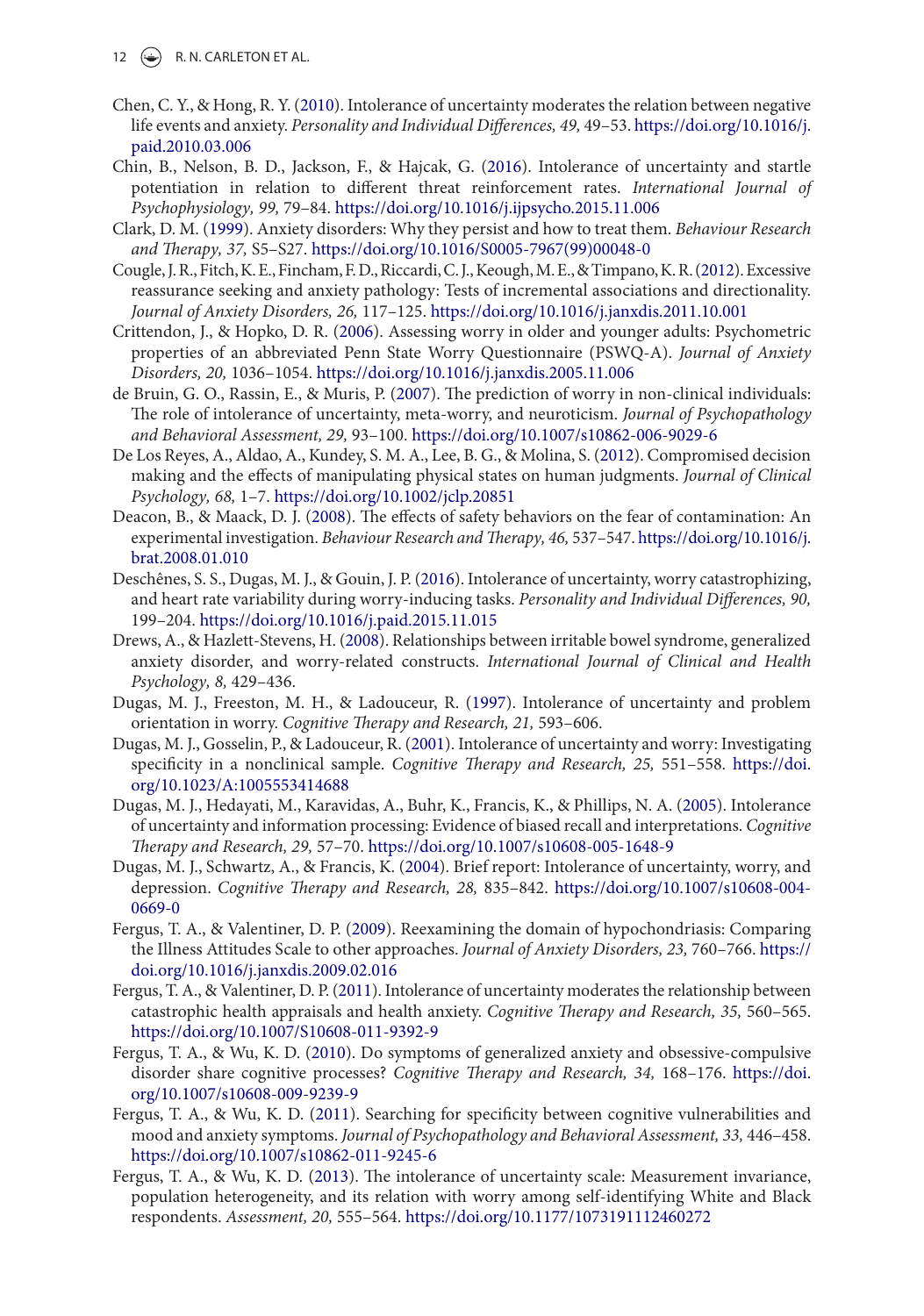- Fracalanza, K., Koerner, N., Deschênes, S. S., & Dugas, M. J. (2014). Intolerance of uncertainty mediates the relation between generalized anxiety disorder symptoms and anger. Cognitive Behaviour Therapy, 43, 122–132. https://doi.org/10.1080/16506073.2014.888754
- Freeston, M., Rhéaume, J., Letarte, H., Dugas, M. J., & Ladouceur, R. (1994). Why do people worry? Personality and Individual Differences, 17, 791–802. https://doi.org/10.1016/0191-8869(94)90048-5
- Gentes, E. L., & Ruscio, A. M. (2011). A meta-analysis of the relation of intolerance of uncertainty to symptoms of generalized anxiety disorder, major depressive disorder, and obsessive-compulsive disorder. Clinical Psychology Review, 31, 923–933. https://doi.org/10.1016/j.cpr.2011.05.001
- Gerolimatos, L. A., & Edelstein, B. A. (2012). Anxiety-related constructs mediate the relation between age and health anxiety. Aging & Mental Health, 16, 975-982. https://doi.org/10.1080/13607863. 2012.688192
- Glassner, B. (2004). Narrative techniques of fear mongering. Social Research, 71, 819–826. www.jstor. org/stable/40971980
- Gosselin, P., Dugas, M. J., Ladouceur, R., & Freeston, M. H. (2001). Evaluation of worry: Validation of a French Translation of the Penn State Worry Questionnaire. Encephale-Revue De Psychiatrie Clinique Biologique Et Therapeutique, 27, 475–484.
- Gosselin, P., Ladouceur, R., Evers, A., Laverdière, A., Routhier, S., & Tremblay-Picard, M. (2008). Evaluation of intolerance of uncertainty: Development and validation of a new self-report measure. Journal of Anxiety Disorders, 22, 1427–1439. 10.1016/j.janxdis.2008.02.005
- Helbig-Lang, S., & Petermann, F. (2010). Tolerate or eliminate? A systematic review on the effects of safety behavior across anxiety disorders. Clinical Psychology: Science and Practice, 17, 218–233. https://doi.org/10.1111/j.1468-2850.2010.01213.x
- Helsen, K., Goubert, L., & Vlaeyen, J. W. S. (2013). Observational learning and pain-related fear: Exploring contingency learning in an experimental study using colored warm water immersions. The Journal of Pain, 14, 676–688. 10.1016/J.Jpain.2013.01.771
- Hirschman, E. C. (1992). The consciousness of addiction: Toward a general theory of compulsive consumption. Journal of Consumer Research, 19, 155–179.
- Holaway, R. M., Heimberg, R. G., & Coles, M. E. (2006). A comparison of intolerance of uncertainty in analogue obsessive-compulsive disorder and generalized anxiety disorder. Journal of Anxiety Disorders, 20, 158–174. https://doi.org/10.1037/1528-3542.4.1.65
- Hong, F. Y., Chiu, S. I., & Huang, D. H. (2012). A model of the relationship between psychological characteristics, mobile phone addiction and use of mobile phones by Taiwanese university female students. Computers in Human Behavior, 28, 2152–2159. https://doi.org/10.1016/j.chb.2012.06.020
- Hong, R. Y., & Lee, S. S. (2015). Further clarifying prospective and inhibitory intolerance of uncertainty: Factorial and construct validity of test scores from the Intolerance of Uncertainty Scale. Psychological Assessment, 27, 605–620. https://doi.org/10.1037/pas0000074
- Hussain, R., Guppy, M., Robertson, S., & Temple, E. (2013). Physical and mental health perspectives of first year undergraduate rural university students. BMC Public Health, 13, 492. https://doi. org/10.1186/1471-2458-13-848
- Katz, J. E. & Aakhus, M. (Eds.). (2002). Perpetual contact: Mobile communication, private talk, public performance. Cambridge: Cambridge University Press.
- Khawaja, N. G., & Yu, L. N. H. (2010). A comparison of the 27-item and 12-item intolerance of uncertainty scales. Clinical Psychologist, 14, 97–106. https://doi.org/10.1080/13284207.2010.502542
- King, A. L. S., Valença, A. M., Silva, A. C. O., Baczynski, T., Carvalho, M. R., & Nardi, A. E. (2013). Nomophobia: Dependency on virtual environments or social phobia? Computers in Human Behavior, 29, 140–144. https://doi.org/10.1016/j.chb.2012.07.025
- Kins, E., Soenens, B., & Beyers, W. (2013). Separation anxiety in families with emerging adults. Journal of Family Psychology, 27, 495–505. https://doi.org/10.1037/a0032869
- Koerner, N., & Dugas, M. J. (2008). An investigation of appraisals in individuals vulnerable to excessive worry: The role of intolerance of uncertainty. Cognitive Therapy and Research, 32, 619–638. https:// doi.org/10.1007/s10608-007-9125-2
- Konstantellou, A., & Reynolds, M. (2010). Intolerance of uncertainty and metacognitions in a nonclinical sample with problematic and normal eating attitudes. Eating Behaviors, 11, 193–196. https:// doi.org/10.1016/j.eatbeh.2010.01.003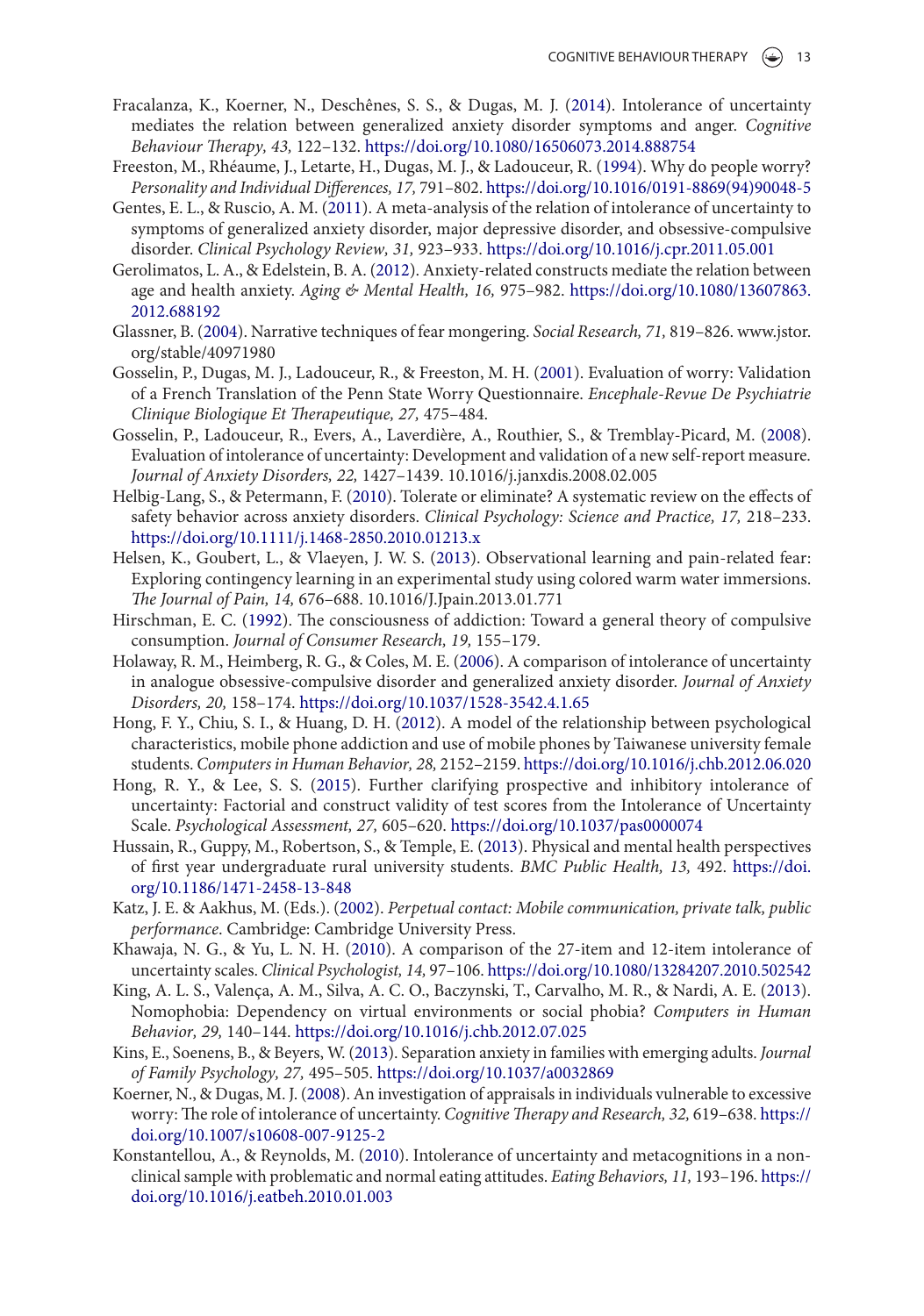- 14  $\left(\rightarrow\right)$  R. N. CARLETON ET AL.
- Kraemer, K. M., McLeish, A. C., & O'Bryan, E. M. (2015). The role of intolerance of uncertainty in terms of alcohol use motives among college students. Addictive Behaviors, 42, 162–166. https:// doi.org/10.1016/j.addbeh.2014.11.033
- Krohne, H. W. (1993). Vigilance and cognitive avoidance as concepts in coping research. In H. W. Krohne (Ed.), Attention and avoidance (pp. 19–50). Toronto, Gottingen: Hogrefe & Huber.
- Lachance, S., Ladouceur, R., & Dugas, M. J. (1999). Elements explaining the tendency to worry. Applied Psychology-an International Review-Psychologie Appliquee-Revue Internationale, 48, 187–196.
- Ladouceur, R., Blais, F., Freeston, M. H., & Dugas, M. J. (1998). Problem solving and problem orientation in generalized anxiety disorder. Journal of Anxiety Disorders, 12, 139–152. https:// doi.org/10.1016/S0887-6185(98)00002-4
- Lee, Yu-Kang, Chang, Chun-Tuan, Lin, You, & Cheng, Zhao-Hong (2014). The dark side of smartphone usage: Psychological traits, compulsive behavior and technostress. Computers in Human Behavior, 31, 373–383. https://doi.org/10.1016/j.chb.2013.10.047
- Lepp, A., Barkley, J. E., & Karpinski, A. C. (2013). The relationship between cell phone use, academic performance, anxiety and satisfaction with life in college students. Computers in Human Behavior, 31, 343–350. https://doi.org/10.1016/j.chb.2013.10.049
- Liao, K. Y. H., & Wei, M. F. (2011). Intolerance of uncertainty, depression, and anxiety: The moderating and mediating roles of rumination. Journal of Clinical Psychology, 67, 1220–1239. https://doi. org/10.1002/jclp.20846
- Logan, S., Steel, Z., & Hunt, C. (2015). Investigating the effect of anxiety, uncertainty and ethnocentrism on willingness to interact in an intercultural communication. Journal of Cross-Cultural Psychology, 46, 39–52. https://doi.org/10.1177/0022022114555762
- Luhmann, C. C., Ishida, Kanako, & Hajcak, Greg (2011). Intolerance of uncertainty and decisions about delayed, probabilistic rewards. Behavior Therapy, 42, 378–386. https://doi.org/10.1016/j. beth.2010.09.002
- MacDonald, E. M., Pawluk, E. J., Koerner, N., & Goodwill, A. M. (2015). An examination of distress intolerance in undergraduate students high in symptoms of generalized anxiety disorder. Cognitive Behaviour Therapy, 44, 74–84. https://doi.org/10.1080/16506073.2014.964303
- Mahoney, A. E., & McEvoy, P. M. (2012). Changes in intolerance of uncertainty during cognitive behavior group therapy for social phobia. Journal of Behavior Therapy and Experimental Psychiatry, 43, 849–854. https://doi.org/10.1016/j.jbtep.2011.12.004
- McEvoy, P. M., & Erceg-Hurn, D. M. (2016). The search for universal transdiagnostic and transtherapy change processes: Evidence for intolerance of uncertainty. Journal of Anxiety Disorders, 41, 96–107. https://doi.org/10.1016/j.janxdis.2016.02.002
- McEvoy, P. M., & Mahoney, A. E. (2012). To be sure, to be sure: Intolerance of uncertainty mediates symptoms of various anxiety disorders and depression. Behavior Therapy, 43, 533–545. https:// doi.org/10.1016/j.beth.2011.02.007
- McManus, F., Sacadura, C., & Clark, D. M. (2008). Why social anxiety persists: An experimental investigation of the role of safety behaviours as a maintaining factor. Journal of Behavior Therapy and Experimental Psychiatry, 39, 147–161. https://doi.org/10.1016/j.jbtep.2006.12.002
- Meyer, T. J., Miller, M. L., Metzger, R. L., & Borkovec, T. D. (1990). Development and validation of the penn state worry questionnaire. Behaviour Research and Therapy, 28, 487-495.
- Nelson, B. D., & Shankman, S. A. (2011). Does intolerance of uncertainty predict anticipatory startle responses to uncertain threat? International Journal of Psychophysiology, 81, 107–115. https://doi. org/10.1016/j.ijpsycho.2011.05.003
- Norr, A. M., Albanese, B. J., Oglesby, M. E., Allan, N. P., & Schmidt, N. B. (2015). Anxiety sensitivity and intolerance of uncertainty as potential risk factors for cyberchondria. Journal of Affective Disorders, 174, 64–69. https://doi.org/10.1016/j.jad.2014.11.023
- Norr, A. M., Capron, D. W., & Schmidt, N. B. (2014). Medical information seeking: Impact on risk for anxiety psychopathology. Journal of Behavior Therapy and Experimental Psychiatry, 45, 402–407. https://doi.org/10.1016/j.jbtep.2014.04.003
- Norr, A. M., Oglesby, M. E., Capron, D. W., Raines, A. M., Korte, K. J., & Schmidt, N. B. (2013). Evaluating the unique contribution of intolerance of uncertainty relative to other cognitive vulnerability factors in anxiety psychopathology. Journal of Affective Disorders, 151, 136–142. https://doi.org/10.1016/j.jad.2013.05.063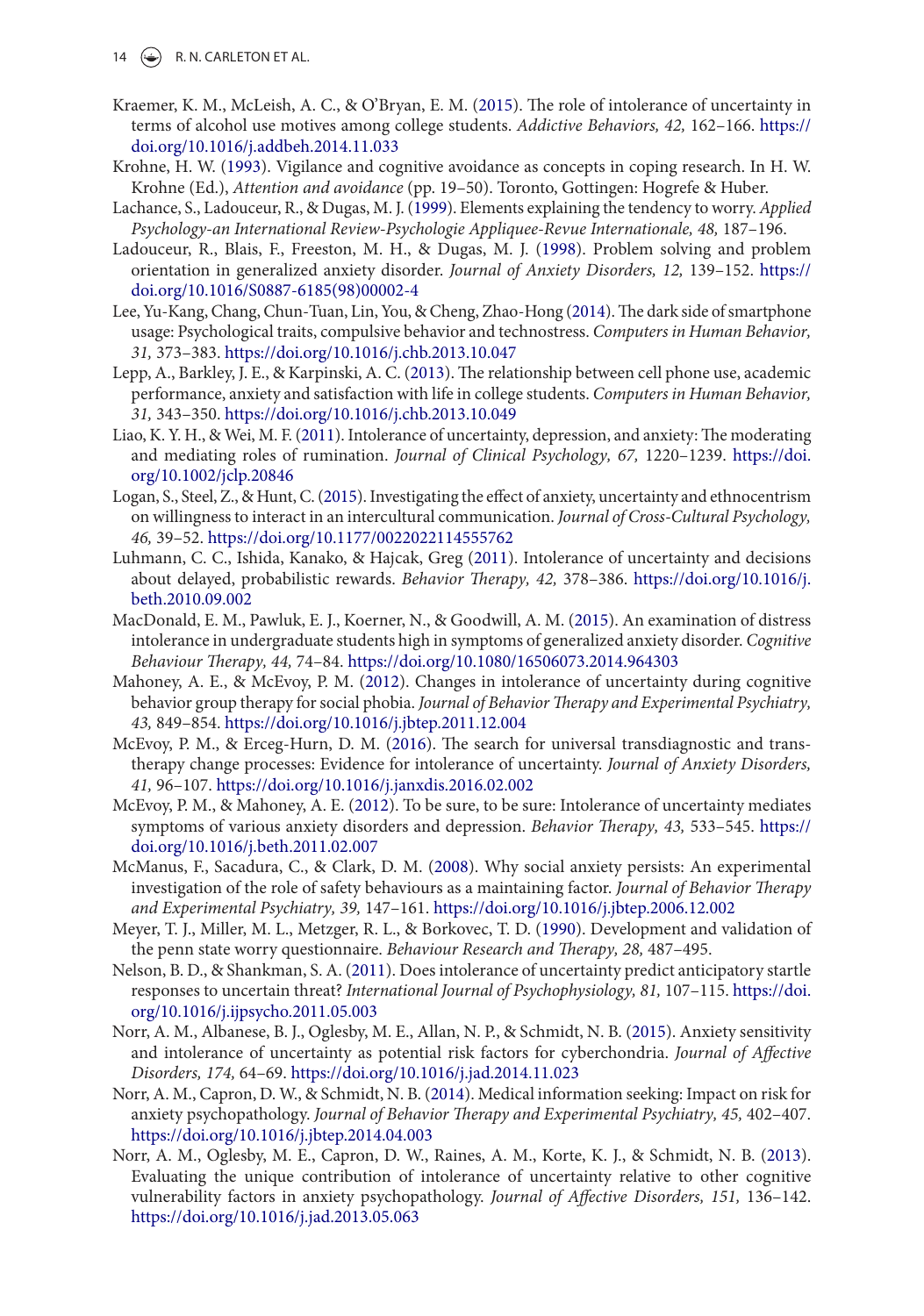- Norton, P. J. (2005). A psychometric analysis of the Intolerance of Uncertainty Scale among four racial groups. Journal of Anxiety Disorders, 19, 699–707. https://doi.org/10.1016/j.janxdis.2004.08.002
- Norton, P. J., & Mehta, P. D. (2007). Hierarchical model of vulnerabilities for emotional disorders. Cognitive Behaviour Therapy, 36, 240–254. https://doi.org/10.1080/16506070701628065
- Oglesby, M. E., Medley, A. N., Norr, A. M., Capron, D. W., Korte, K. J., & Schmidt, N. B. (2013). Intolerance of uncertainty as a vulnerability factor for hoarding behaviors. Journal of Affective Disorders, 145, 227–231. https://doi.org/10.1016/j.jad.2012.08.003
- Oulasvirta, A., Rattenbury, T., Ma, L. Y., & Raita, E. (2012). Habits make smartphone use more pervasive. Personal and Ubiquitous Computing, 16, 105–114. https://doi.org/10.1007/s00779-011- 0412-2
- Parrish, C. L., & Radomsky, A. S. (2010). Why do people seek reassurance and check repeatedly? An investigation of factors involved in compulsive behavior in OCD and depression. Journal of Anxiety Disorders, 24, 211–222. https://doi.org/10.1016/j.janxdis.2009.10.010
- Pawluk, E. J., & Koerner, N. (2013). A preliminary investigation of impulsivity in generalized anxiety disorder. Personality and Individual Differences, 54, 732–737. https://doi.org/10.1016/j. paid.2012.11.027
- Peck, J., & Childers, T. L. (2003). Individual differences in haptic information processing: The "Need for Touch" scale. Journal of Consumer Research, 30, 430–442. https://doi.org/10.1086/378619
- Powers, M. B., Smits, J. A., & Telch, M. J. (2004). Disentangling the effects of safety-behavior utilization and safety-behavior availability during exposure-based treatment: A placebo-controlled trial. Journal of Consulting and Clinical Psychology, 72, 448–454. https://doi.org/10.1037/0022- 006X.72.3.448
- Rassin, E., & Muris, P. (2005). Indecisiveness and the interpretation of ambiguous situations. Personality and Individual Differences, 39, 1285–1291. https://doi.org/10.1016/j.paid.2005.06.006
- Rector, N. A., Kamkar, K., Cassin, S. E., Ayearst, L. E., & Laposa, J. M. (2011). Assessing excessive reassurance seeking in the anxiety disorders. Journal of Anxiety Disorders, 25, 911-917. https:// doi.org/10.1016/j.janxdis.2011.05.003
- Reich, Z., & Godler, Y. (2014). A Time of Uncertainty: The effects of reporters' time schedule on their work. Journalism Studies, 15, 607–618. https://doi.org/10.1080/1461670X.2014.882484
- Reuther, E. T., Davis, T. E., Rudy, B. M., Jenkins, W. S., Whiting, S. E., & May, A. C. (2013). Intolerance of uncertainty as a mediator of the relationship between perfectionism and obsessive-compulsive symptom severity. Depression and Anxiety, 30, 773–777. https://doi.org/10.1002/da.22100
- Richardson, T., Elliott, P., Roberts, R., & Jansen, M. (2017). A longitudinal study of financial difficulties and mental health in a national sample of british undergraduate students. Community Mental Health Journal, 53, 344–352. https://doi.org/10.1007/s10597-016-0052-0
- Riskind, J. H., Tzur, D., Williams, N. L., Mann, B., & Shahar, G. (2007). Short-term predictive effects of the looming cognitive style on anxiety disorder symptoms under restrictive methodological conditions. Behaviour Research and Therapy, 45, 1765–1777.
- Roberts, J., & Pirog, S. (2013). A preliminary investigation of materialism and impulsiveness as predictors of technological addictions among young adults. Journal of Behavioral Addictions, 2, 56–62. https://doi.org/10.1556/JBA.1.2012.011
- Robichaud, M., Dugas, M. J., & Conway, M. (2003). Gender differences in worry and associated cognitive-behavioral variables. Journal of Anxiety Disorders, 17, 501–516. https://doi.org/10.1016/ S0887-6185(02)00237-2
- Rosen, L. D., Cheever, N. A., & Carrier, L. M. (2012). iDisorder: Understanding our obsession with technology and overcoming its hold on us. New York, NY: Palgrave-MacMillian.
- Rosen, N. O., Knäuper, B., & Sammut, J. (2007). Do individual differences in intolerance of uncertainty affect health monitoring? Psychology & Health, 22, 413–430. https://doi. org/10.1080/14768320600941038
- Rosnow, R. L., Rosenthal, R., & Rubin, D. B. (2000). Contrasts and correlations in effect-size estimation. Psychological Science, 11, 446–453.
- Rucker, L. S., West, L. M., & Roemer, L. (2010). Relationships among perceived racial stress, intolerance of uncertainty, and worry in a Black sample. Behavior Therapy, 41, 245–253.